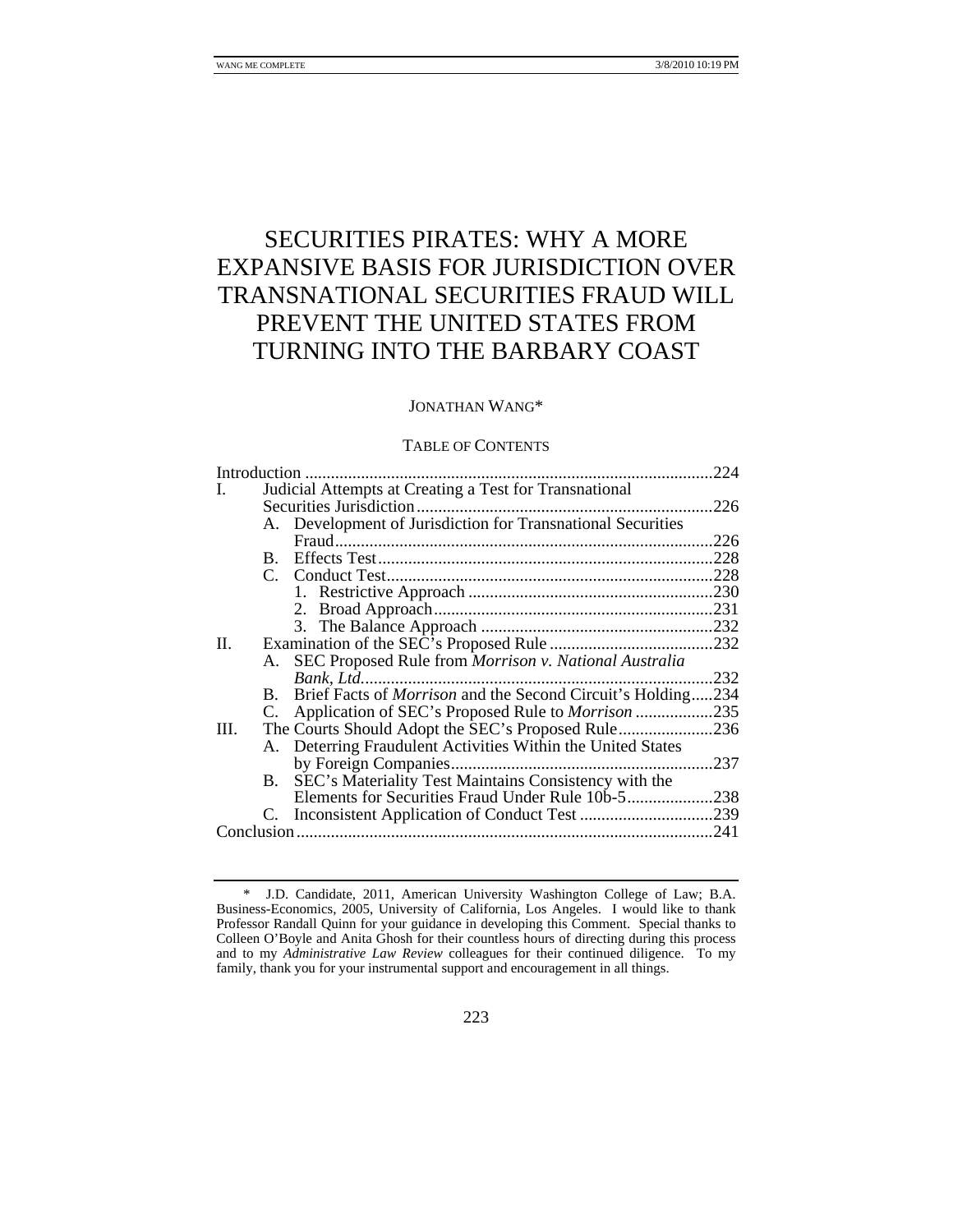#### **INTRODUCTION**

In an ever-expanding global economy where securities are being purchased in domestic and foreign markets, questions regarding the scope of regulations are particularly ripe. The regulation of a particular subset of transnational securities, known as "foreign cubed" securities, has garnered a great deal of attention.<sup>1</sup> Foreign cubed securities litigation generally entails actions against foreign issuers by a class of foreign plaintiffs who purchased securities on a foreign exchange and now wish to bring those actions in United States courts based upon United States securities laws.<sup>2</sup> The jurisdictional issues involved in foreign cubed securities affect both class actions by foreign plaintiffs and the Securities and Exchange Commission's (SEC's) ability to regulate the market for fraudulent acts.

Under SEC rule 10b-5, it is "unlawful for any person . . . by the use of any means or instrumentality of interstate commerce,<sup>3</sup> or of the mails or of any facility of any national securities exchange, [t]o employ any device, scheme, or artifice to defraud."<sup>4</sup> Additionally, the rule prohibits the use of interstate commerce "[t]o make any untrue statement of a material fact or to omit to state a material fact necessary in order to make the statements made, in the light of the circumstances under which they were made, not misleading."5 Lastly, the rule also prohibits a person from "engag[ing] in any act, practice, or course of business, which operates or would operate as a fraud or deceit upon any person, in connection with the purchase or sale of any security."6 The difficulty with transnational securities fraud cases lies in the fact that neither Congress nor the Supreme Court has addressed the extent of rule 10b-5's jurisdictional reach in its oversight of fraud on the market. Rule 10b-5 does not specify a limitation on its application because it applies to any transaction connected to the purchase or sale of a security.<sup>7</sup> The Securities Act of 1933 and the Securities Exchange Act of

- 5. 17 C.F.R. § 240.10b-5(b).
	- 6. 17 C.F.R. § 240.10b-5(c).

<sup>1</sup>*. See* Stuart M. Grant & Diane Zilka, *The Role of Foreign Investors in Federal Securities Class Actions*, *in* SECURITIES LITIGATION & ENFORCEMENT INSTITUTE 2004, at 91, 96 (PLI Corp. Law & Practice, Course Handbook Series No. B-1442, 2004) (explaining the colloquially coined term *foreign cubed* as actions involving plaintiffs who are "foreign investors who have purchased foreign securities on foreign exchanges").

<sup>2</sup>*. See* Morrison v. Nat'l Austl. Bank Ltd., 547 F.3d 167, 172 (2d Cir. 2008) (explaining the general elements of a foreign cubed securities action).

<sup>3</sup>*. See* 15 U.S.C. § 78c(a)(17) (2006) (defining *interstate commerce* as "trade, commerce, transportation, or communication among the several States, or between any foreign country and any State, or between any State and any place or ship outside thereof").

 <sup>4. 17</sup> C.F.R. § 240.10b-5(a) (2009).

<sup>7</sup>*. See* 15 U.S.C. § 78c(a)(14) (defining *sale* as "any contract to sell or otherwise dispose of [securities]"); Hannah L. Buxbaum, *Multinational Class Actions Under Federal Securities Law: Managing Jurisdictional Conflict*, 46 COLUM. J. TRANSNAT'L L. 14, 19 (2007) (explaining that the broad reach of rule 10b-5 means that it applies whenever U.S.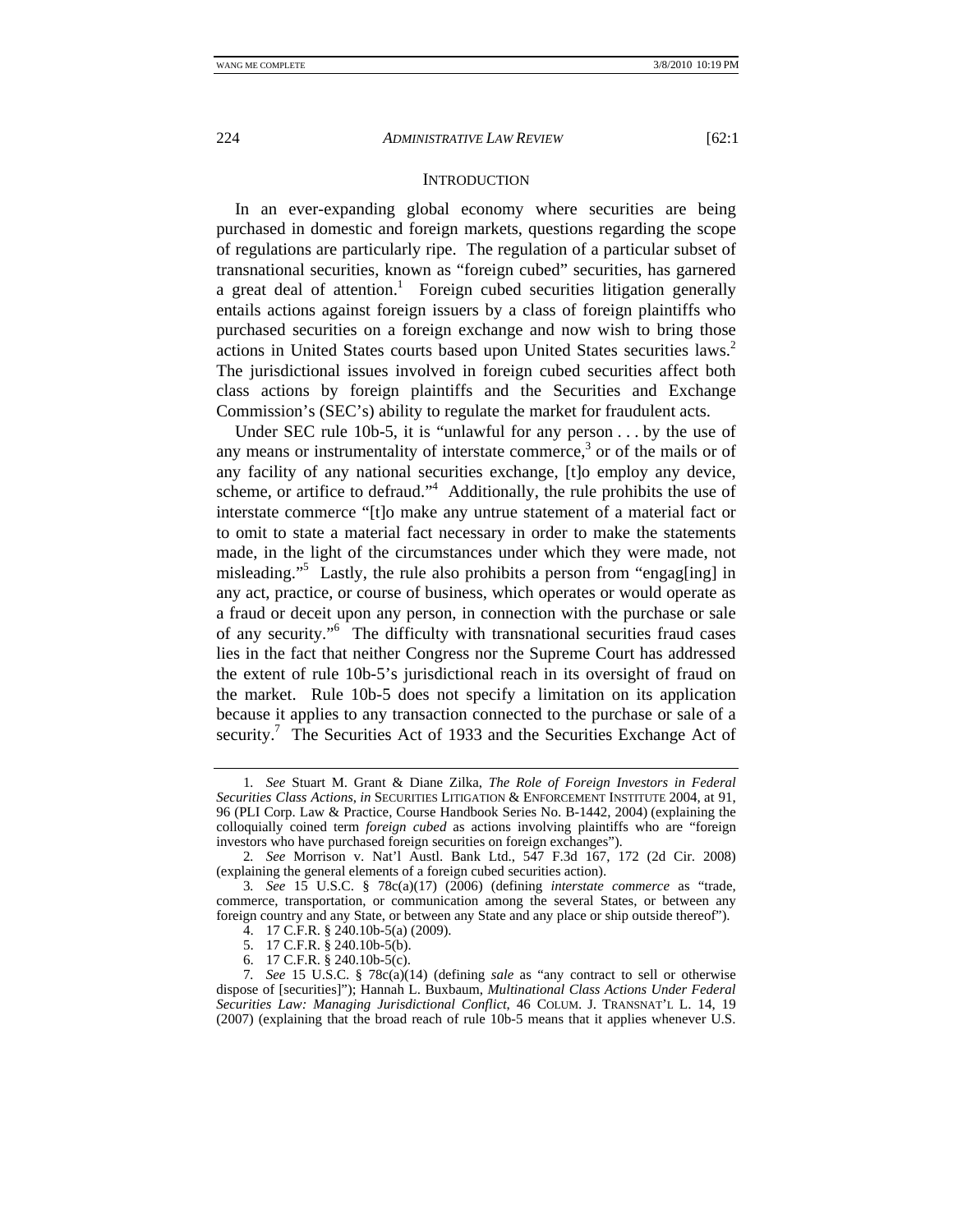1934 (the Acts), however, both contain language indicating congressional intent that they apply to both interstate and foreign commerce. $8$ Unfortunately, Congress has not set forth the scope of this jurisdiction, thus leaving the difficult task for the Judiciary.<sup>9</sup>

This Comment will examine the treatment of jurisdictional issues in transnational securities fraud cases by various circuits and will discuss how each varying test affects the SEC's ability to regulate the securities market for fraudulent actions. Part I provides background information regarding the judicially developed conduct and effects tests for determining transnational securities fraud jurisdiction and describes how the application of these tests has varied from one circuit to another. Part II of this Comment compares the different judicial tests to the test proposed by the SEC and discusses which of these tests will afford the SEC the broadest ability to pursue its mandate of regulating the market for fraudulent activity. Part III explores the importance of choosing a solid standard for courts to apply and the reason the Supreme Court should clarify the standard for jurisdiction. Lastly, this Comment will argue that the Supreme Court should consider adopting two sets of rules for determinations of extraterritorial jurisdiction: one for SEC enforcement against fraud, which is quintessential to preventing rampant fraudulent activity in the United States, and another for private-plaintiff class actions, which are remedial and have fueled some of the main contentions against the broader reading of the jurisdictional tests. For SEC enforcement, the Supreme Court should adopt the test proposed by the SEC because it will allow for more-efficient monitoring of foreign fraudulent activity without overdeterring foreign commerce with the United States while contemporaneously limiting the possible abuses of United States securities laws by foreign class actions.<sup>10</sup>

9*. See id.* at 114 (explaining how the Acts use relatively broad language when addressing the scope of jurisdiction).

mail or phone service is used, and that this situation is present in virtually every case involving some contact with the United States, and presenting the major question of how to limit the application of U.S. law in cross-border cases, especially when weighing the varying concerns the courts have, which range from policy reasons for deterring fraud to judicial economy).

<sup>8</sup>*. See* SEC v. Kasser, 548 F.2d 109, 114 & n.21 (3d Cir. 1977) (stating that the term *interstate commerce* in both Acts entails any trade, commerce, transportation, and communication with "any foreign country" and is thus not restricted to merely commerce within the United States).

<sup>10</sup>*. See* Phyllis Diamond, *High Court Seeks SG's Views in "Foreign-Cubed" Securities Controversy*, SEC. L. DAILY, June 2, 2009, http://news.bna.com/sdln/SDLNWB/split\_display.adp?fedfid=12894533&vname=sldbulalli ssues&fcn=1&wsn=503234000&fn=12894533&split=0 (explaining that the United States Chamber of Commerce and the Securities Industry and Financial Markets Association argued in amicus briefs that allowing jurisdiction over transnational securities cases would create a "virtual 'Exhibit A' for any foreign jurisdiction seeking to demonstrate, for its competitive advantage," that doing business with the United States would be detrimental,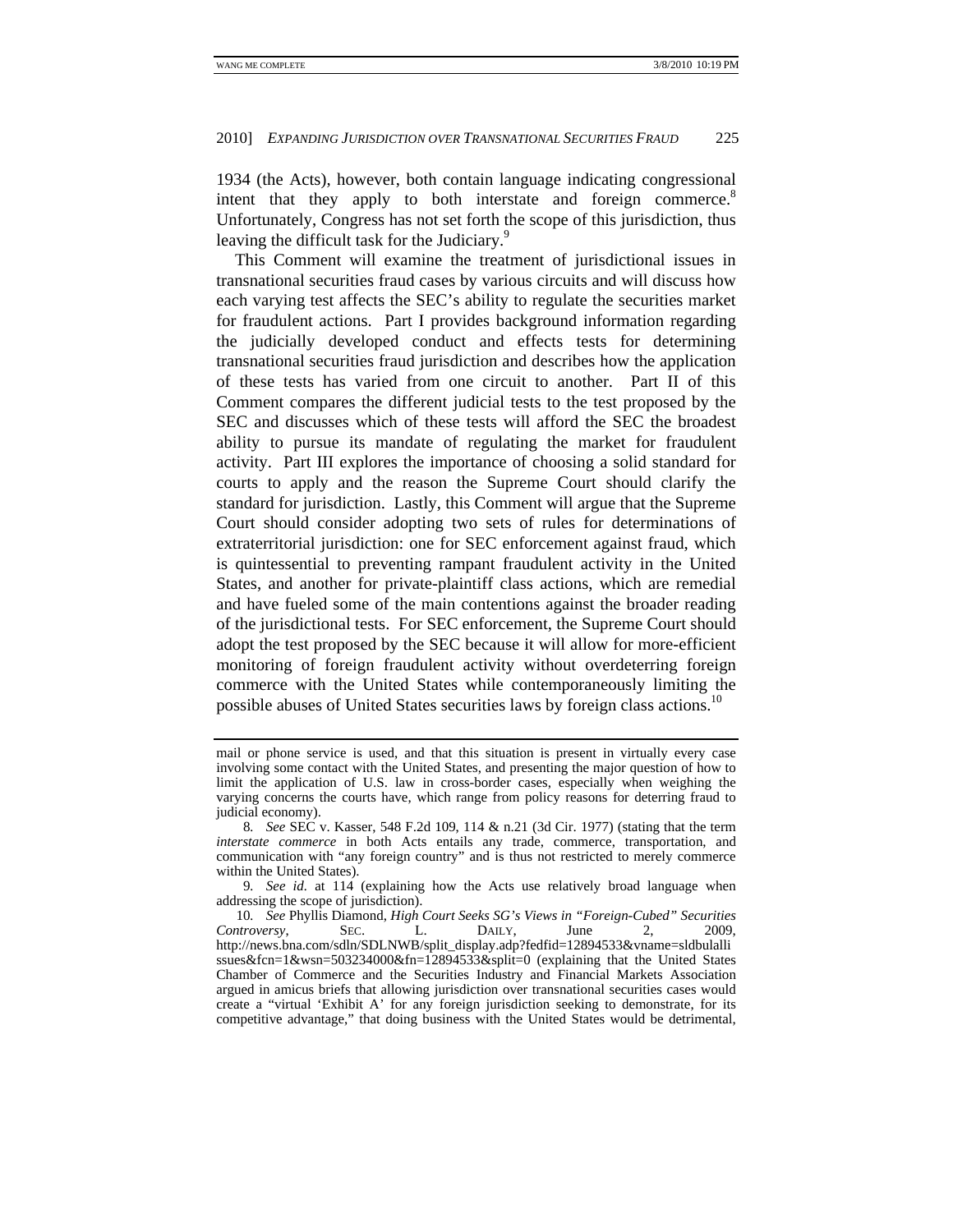# I. JUDICIAL ATTEMPTS AT CREATING A TEST FOR TRANSNATIONAL SECURITIES JURISDICTION

# *A. Development of Jurisdiction for Transnational Securities Fraud*

The determination of a test that would impose United States laws upon foreign companies inherently requires a discussion of policy.<sup>11</sup> The major policy concern is the balance between preventing the United States from becoming a haven for fraudulent activity by foreign companies and the effect a United States court judgment would realistically have upon foreign countries.12 Judge Friendly and subsequent judges have found that if the test for jurisdiction were too strict or were a bright-line rule against jurisdiction, it would lead to a situation where foreign companies would view the United States as a country that fosters the deception of investors abroad.<sup>13</sup> If the test for invisible of lengthermore too lengthermore and allowed If the test for jurisdiction were too lenient and allowed

13*. See Kasser*, 548 F.2d at 116 (concluding that a determination of jurisdiction that is too strict would turn the United States into a "Barbary Coast" that harbors international securities "pirates" since there would be a strong incentive to place subsidiaries in the United States to do the dirty work while having the business headquarters in another foreign

and that heavy regulation would discourage foreign companies from bringing their business into the United States due to fear of overregulation). *See generally* Margaret V. Sachs, *The International Reach of Rule 10b-5: The Myth of Congressional Silence*, 28 COLUM. J. TRANSNAT'L L. 677 (1990) (arguing that Congress understood the international nature of the times from the 1920s onward and that their subsequent enactment of the Securities Act of 1933 and the Securities Exchange Act of 1934 would reflect whether Congress felt these Acts should extend beyond the borders of the United States or if the Acts were designed solely to combat fraud committed against American investors trading on U.S. stock exchanges).

<sup>11</sup>*. See Kasser*, 548 F.2d at 116 (asserting that policy must come into discussion when determining transnational securities cases because rule 10b-5 is silent on the extent of jurisdiction, thus the court must weigh multiple United States policies to make a proper assessment).

<sup>12</sup>*. See* Bersch v. Drexel Firestone, Inc., 519 F.2d 974, 987 & n.29 (2d Cir. 1975) (limiting the application of its holding to suits by the SEC or by named foreign plaintiffs, thus potentially excluding class action lawsuits due to additional problems that would arise in judgments for class actions as opposed to regulation within United States borders); IIT v. Vencap, Ltd., 519 F.2d 1001, 1018 n.31 (2d Cir. 1975) (noting that class actions may stand differently primarily due to the likelihood that "a very small tail may be wagging an elephant" which leads to doubt that a judgment in an American court would protect defendants elsewhere since defendants who win a judgment in the United States may ultimately be sued multiple times in the courts of other countries applying their securities laws instead of United States securities laws, thus creating the possibility of conflicting judgments in different countries); *see also* Stephen J. Choi & Linda J. Silberman, *Transnational Litigation and Global Securities Class-Action Lawsuits*, 2009 WIS. L. REV. 465, 466–68 (discussing the uncertainty that arises from the calculus of prescriptive jurisdiction due to whether a U.S. class action judgment or settlement will be recognized abroad and consideration of the type of alternative remedy that would otherwise be available to the foreign investors since a judgment found in favor of a claimant would have to be enforced either by the foreign country in which the business operates or an injunction of the business that is being conducted in the United States, which may only afford a claimant a minimal recovery of the damages that may be caused by the fraudulent action).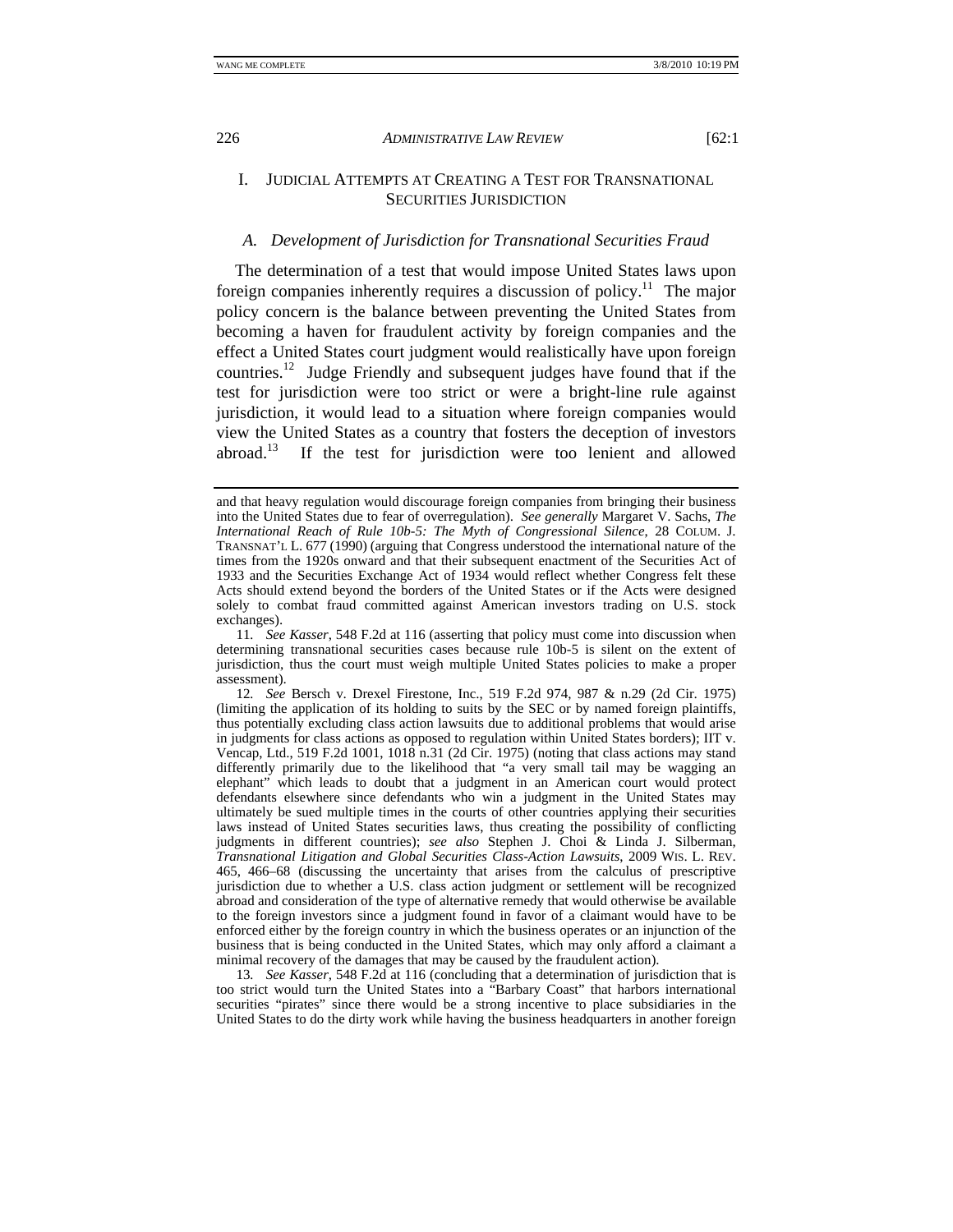jurisdiction to apply too often, then foreign companies, even those not intending to commit fraud, would be significantly discouraged from bringing their business to the United States as the costs and risks of doing business would be too great.<sup>14</sup> Thus, the Judiciary drew a fine line to prevent the wasting of American judicial resources on judgments that would not be honored and, at the same time, to protect the global economy by fostering an environment where the United States would serve as an example for its neighbors by preventing global-scale securities fraud.

Two of the earliest judicial opinions attempting to develop a test for transnational securities subject-matter jurisdiction came from Judge Friendly of the Second Circuit Court of Appeals. These two cases, decided on the same day, led to the development of a case-by-case examination of subject-matter jurisdiction.<sup>15</sup> Subsequent cases eventually refined Judge Friendly's theories and formulated the test for transnational securities fraud jurisdiction—these tests are the conduct and effects tests.

country where United States securities laws do not apply); *see also Bersch*, 519 F.2d at 987 (explaining that "Congress did not mean the United States to be used as a base for fraudulent securities schemes even when the victims are foreigners" because allowing a fraudulent base would ultimately lead to fraud in the global economy); *IIT*, 519 F.2d at 1017–18 (positing a comparison of how the United States "would surely look askance if one of [its] neighbors stood by silently and permitted misrepresented securities to be poured into the United States" as those securities would quite likely be out of the reach of the United States court system).

<sup>14</sup>*. See generally* Diamond, *supra* note 10 (describing consequences to foreign investments within the United States if foreign cubed securities regulation was allowed to proceed and how careful consideration must be made before expanding rule 10b-5 to the expanses of foreign securities fraud).

<sup>15</sup>*. See Bersch*, 519 F.2d at 977, 992–93 (holding that in the case where defendants were part of a Canadian corporation, federal securities laws apply to losses from sales of securities to American residents in the United States, whether or not acts or culpable failures to act of material importance occurred in the United States, while limiting its application of jurisdiction to situations where Americans are injured when the fraudulent activities within the United States were merely preparatory); *IIT*, 519 F.2d at 1003, 1017–18 (explaining that in this case, where an international investment trust organized under the laws of Luxembourg defrauded an international investment group, the application of securities laws should be extended to transnational transactions beyond prior decisions because "[if] there would be subject matter jurisdiction over a suit by the SEC to prevent the concoction of securities frauds in the United States for export, there would also seem to be jurisdiction over a suit for damages or rescission by a defrauded foreign individual"). *See generally* Buxbaum, *supra* note 7, at 18–21 (explaining the background and development of transnational securities subject-matter jurisdiction through an examination of congressional intent when writing the Securities Act of 1933 and the Securities Exchange Act of 1934, the wording of rule 10b-5, and the attempts by the district courts in establishing a workable test for determining subject-matter jurisdiction for transnational securities fraud); Choi & Silberman, *supra* note 12, at 468–72 (discussing the development of subject-matter jurisdiction for transnational securities cases specifically in regard to class actions brought by foreign plaintiffs under United States securities laws including a comparison of the two most recent cases in the Second Circuit that have applied the conduct test and the effects test for the determination of transnational securities fraud jurisdiction).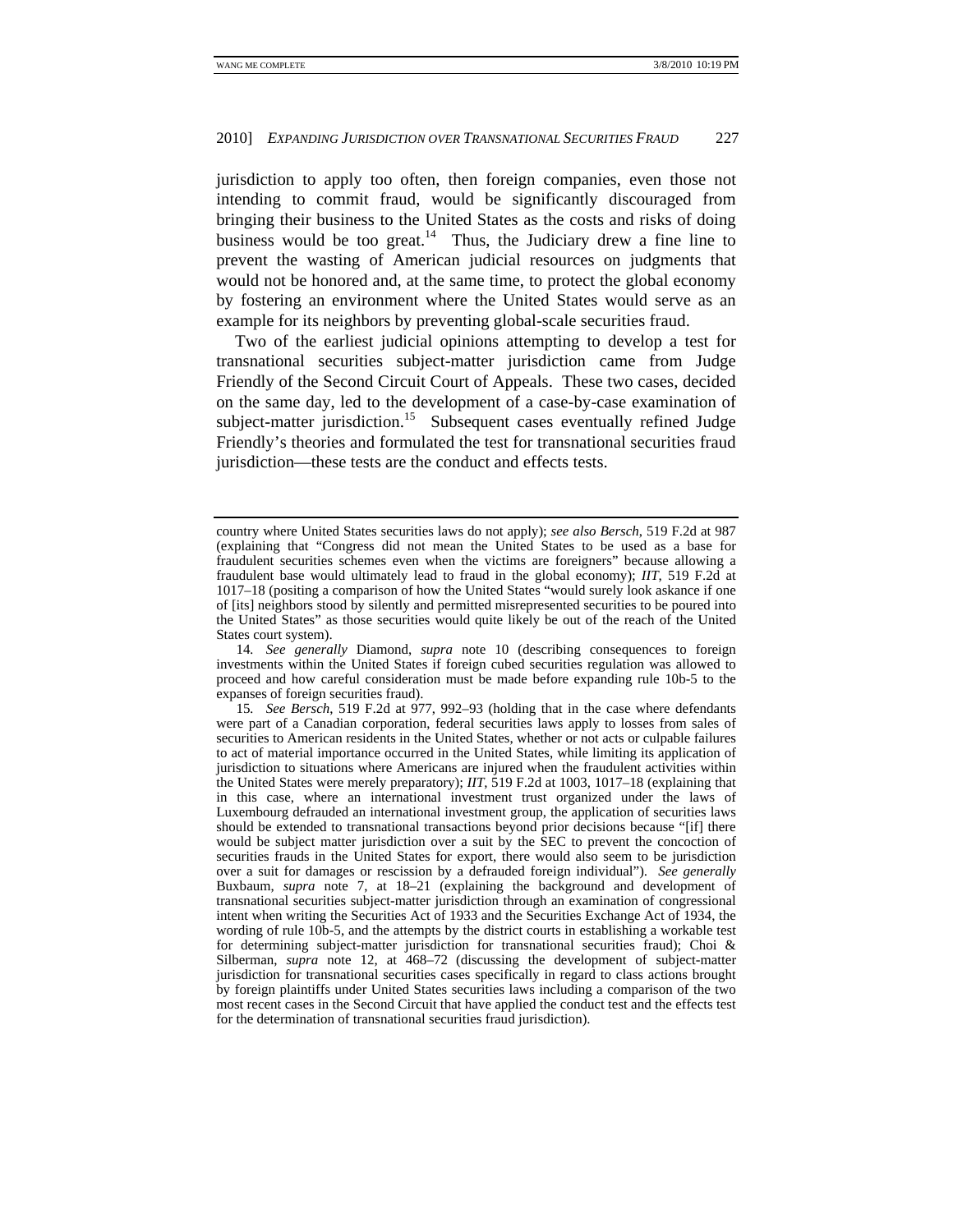# *B. Effects Test*

The effects test questions whether the wrongful conduct had a substantial effect in the United States or upon United States citizens.<sup>16</sup> The United States has a strong incentive to protect its own citizens from fraudulent investments regardless of where the securities are located. This test was developed initially to protect domestic investors who had purchased foreign securities on American exchanges and to protect the domestic securities market from the effects of improper foreign transactions in American securities.<sup>17</sup> Generally, the effects test is a strong basis for jurisdiction over transnational securities; however, it is limited to the extent that the effects must be detrimental to specific interests within the United States—the mere claim of a general reduction of confidence in United States markets is not enough.<sup>18</sup>

# *C. Conduct Test*

The conduct test focuses on whether the activities in the United States were more than merely preparatory to a fraud.<sup>19</sup> Additionally, the test questions whether the culpable acts or omissions occurring in the United

<sup>16</sup>*. See* Morrison v. Nat'l Austl. Bank Ltd., 547 F.3d 167, 171 (2d Cir. 2008) (explaining that the effects test was generally applied together with the conduct test because "an admixture or combination of the two often gives a better picture of whether there is sufficient United States involvement to justify the exercise of jurisdiction by an American court") (quoting Itoba Ltd. v. Lep Group PLC, 54 F.3d 118, 122 (2d Cir. 1995)).

<sup>17</sup>*. See* Schoenbaum v. Firstbrook, 405 F.2d 215 (2d Cir. 1968) (en banc) (developing the effects test); *see also* Buxbaum, *supra* note 7, at 21–22 (stating that "[t]he effects test was first fully articulated in *Schoenbaum*" and was developed due to the United States' prerogative in protecting its citizens from fraudulent transactions including those from foreign companies and also to remove the incentive of moving fraudulent activity into the United States by foreign businesses).

<sup>18</sup>*. See* Buxbaum, *supra* note 7, at 22–23 (explaining that courts do not allow a broad interpretation for fear that securities laws would be used for litigating general market conditions instead of specific harm suffered by some U.S. party).

<sup>19</sup>*. See, e.g.*, SEC v. Berger, 322 F.3d 187, 194–95 (2d Cir. 2003) (finding that Berger's actions were not merely preparatory because his creation of false financial information, transmission of that false financial information overseas, and approval of the resulting false financial statements prior to the statements being sent to advisors showed that his actions in the United States were material actions constituting fraud); Itoba Ltd. v. Lep Group PLC, 54 F.3d 118, 124 (2d Cir. 1995) (holding that the continued nondisclosure of the fraudulent statements had a deleterious effect and played as much of a role in the plaintiff's purchases of the stock as the price listings on the London Exchange and NASDAQ, and thus could not be described as incidental or merely preparatory); Psimenos v. E.F. Hutton & Co., 722 F.2d 1041, 1046 (2d Cir. 1983) (explaining the similarity of merely preparatory activity to conduct far removed from the consummation of the fraud and that establishing jurisdiction requires that conduct within the United States directly cause the loss); SEC v. Princeton Econ. Int'l Ltd., 84 F. Supp. 2d 452, 454 (S.D.N.Y. 2000) (explaining that "merely preparatory" fraudulent behavior means that the behavior was an insubstantial or insignificant contributing cause to the losses).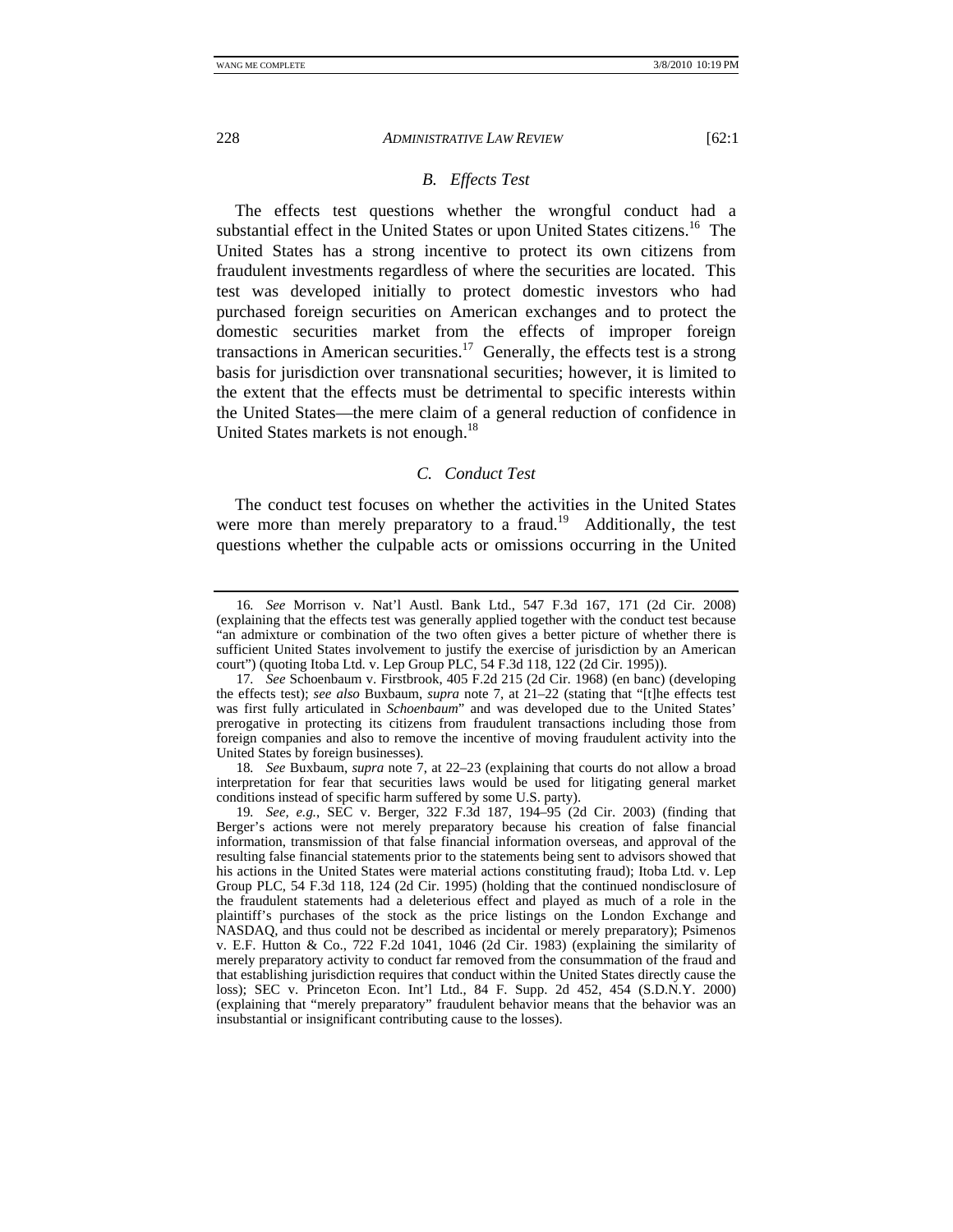States directly caused losses to investors abroad.<sup>20</sup> Recently, the Second Circuit applied both the conduct test and effects test in *Morrison v. National Australian Bank Ltd.*,<sup>21</sup> in which it reaffirmed the possibility of subject-matter jurisdiction for foreign cubed securities cases if either test were met. $^{22}$  The case itself focused primarily on the conduct test, as there was no showing of any effects on American investors based on the actions of National Australian Bank and its subsidiary.23 The conduct test generally requires a demonstration that the application of United States law to the claims will serve a legitimate United States regulatory interest. Specifically, the conduct test's basis lies with preventing the United States from becoming an area that fosters fraud.<sup>24</sup>

The conduct test has been difficult to apply as multiple circuits have created competing standards regarding the quantity of local conduct necessary to create jurisdiction over predominantly foreign transactions. Currently, the primary standard for the conduct test, reaffirmed in *Morrison*, is whether there was conduct in the United States that directly caused the claimant's losses and whether such conduct was more than merely preparatory to securities fraud conducted elsewhere.<sup>25</sup> Due to competing standards, the Second Circuit requested the SEC's opinion as to the basis for transnational securities jurisdiction. The Second Circuit examined this SEC standard alongside the conduct and effects tests it had traditionally followed. Although these tests have been created to determine the reach of rule 10b-5's provision against fraud, courts have applied these tests inconsistently, which has caused significant confusion as to whether the SEC can regulate.<sup>26</sup> The Seventh Circuit explained the varying

25*. See Morrison*, 547 F.3d at 171 (examining whether the particular acts or culpable failures to act within the United States directly caused losses to foreign investors abroad); *see also In re* Vivendi Universal, S.A. Sec. Litig., 381 F. Supp. 2d 158, 169 (S.D.N.Y. 2003) (reaffirming the narrow application of the conduct test used by the Second Circuit).

26*. See* Buxbaum, *supra* note 7, at 18–20 (discussing that because Congress and the Supreme Court have not addressed the subject-matter jurisdiction of transnational securities

<sup>20</sup>*. See Morrison*, 547 F.3d at 171 (explaining that the "determination of whether American activities 'directly' caused losses to foreigners depends on what and how much was done in the United States and on what and how much was done abroad").

<sup>21</sup>*. Id.*

<sup>22</sup>*. Id.* at 175.

<sup>23</sup>*. See id.* at 171 (stating that the appellants were relying solely on the conduct component of the test as there was no contention that National Australia Bank's conduct caused any loss to the United States securities market).

<sup>24</sup>*. See* SEC v. Kasser, 548 F.2d 109, 116 (3d Cir. 1977) (explaining general United States policy in encouraging proper securities regulation as a model in hopes that other countries will follow the example and set up their own regulatory systems to fight fraudulent securities transactions, thus encouraging the global economy through reciprocal transnational securities regulation and cooperation); Buxbaum, *supra* note 7, at 56–59 (explaining that in addition to deterring fraud in the United States, the conduct test also helps to achieve efficient resolution of disputes that touch multiple jurisdictions, thereby fostering a more conducive environment for transnational securities and commerce).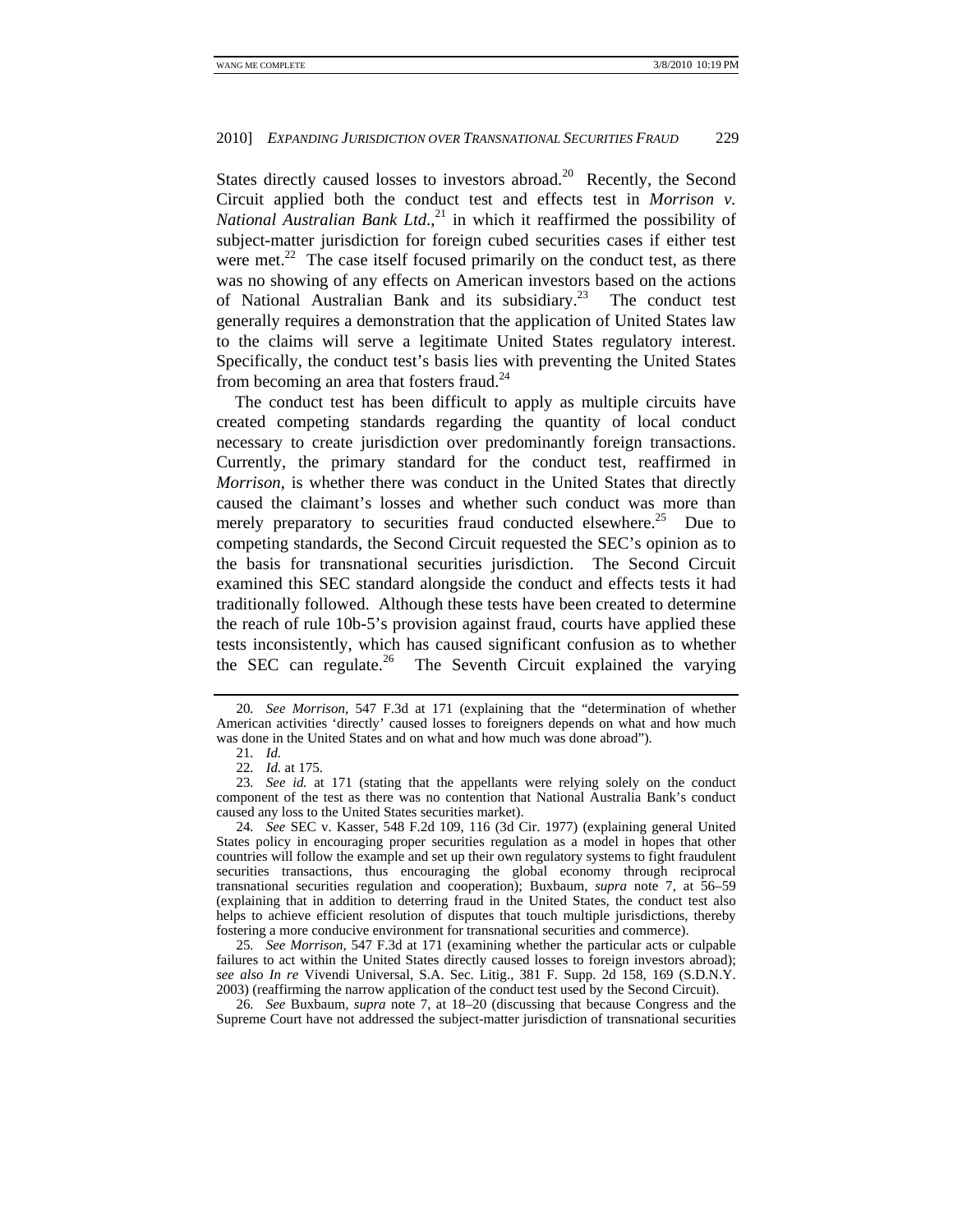applications of the conduct test in *Kauthar SDN BHD v. Sternberg*, 27 noting that the predominant difference among the circuits was the degree to which the American-based conduct must be causally related to the fraud and the resultant harm to justify the application of American securities law.<sup>28</sup> The Seventh Circuit divided the different approaches into a restrictive approach, a broad approach, and a balance approach.<sup>29</sup> This confusion has spawned the development of the SEC's proposed rule, which was designed to embody the concepts from the conduct and effects tests while being broader and more consistent in application.30

#### *1. Restrictive Approach*

In *Zoelsch v. Arthur Andersen & Co.*, <sup>31</sup> the D.C. Circuit used the restrictive approach to interpret the Second Circuit's conduct test.<sup>32</sup> Under the restrictive approach, plaintiffs must prove that the conduct in the United States satisfies the prima facie elements of a securities fraud case under rule  $10b-5$ <sup>33</sup> A plaintiff must show that "the fraudulent statements or misrepresentations originate[d] in the United States, [were] made with scienter and in connection with the sale or purchase of securities, and ... cause[d] the harm to those who claim to be defrauded, even though the actual reliance and damages may occur [outside the United States]."34 The restrictive approach was the narrowest of the conduct tests because its

27. 149 F.3d 659 (7th Cir. 1998).

29*. See id.*; *see also* Michael J. Calhoun, Comment, *Tension on the High Seas of Transnational Securities Fraud: Broadening the Scope of United States Jurisdiction*, 30 LOY. U. CHI. L.J. 679, 696–98 (1999) (listing various circuit approaches to the conduct test).

31. 824 F.2d 27, 30 (D.C. Cir. 1987).

32*. See id.* at 30–32; *see also* Calhoun, *supra* note 29, at 698 n.133 (stating that the U.S. Court of Appeals for the District of Columbia Circuit was the only circuit to use the restrictive analysis to construe the conduct approach).

33*. Zoelsch*, 824 F.2d at 30–31*.*

34*. Id.* at 31 (citing IIT v. Vencap, 519 F.2d 1001, 1018 (2d Cir. 1975)) (explaining that finding jurisdiction is limited to the perpetration of fraudulent acts themselves).

litigation, lower courts have inconsistently and unpredictably applied the conduct test and the effects test, leading to added confusion across multiple jurisdictions where some jurisdictions are very expansive in their application while others, i.e., the Second Circuit, apply the tests very narrowly to limit extraterritorial jurisdiction).

<sup>28</sup>*. See id.* at 665–66 (explaining that the conduct "test" and the effects "test" should really be termed "approaches" for flexibility since the different circuits have been applying the tests inconsistently). The Seventh Circuit then explained that the difficulty with a conduct "test" was that there had not been a sufficiently precise description of the conduct occurring within the United States that ought to be adequate to trigger American regulation of the transaction. *See id.*

<sup>30</sup>*. See* Brief of the SEC as Amicus Curiae, in Response to the Court's Request, Morrison v. Nat'l Austl. Bank, Ltd., 547 F.3d 167 (2d Cir. 2008) (No. 07-0583-cv) (discussing the inconsistent application of the conduct test and the effects test across circuits, and even within the same circuits, and arguing that the Second Circuit should adopt the SEC's proposed rule).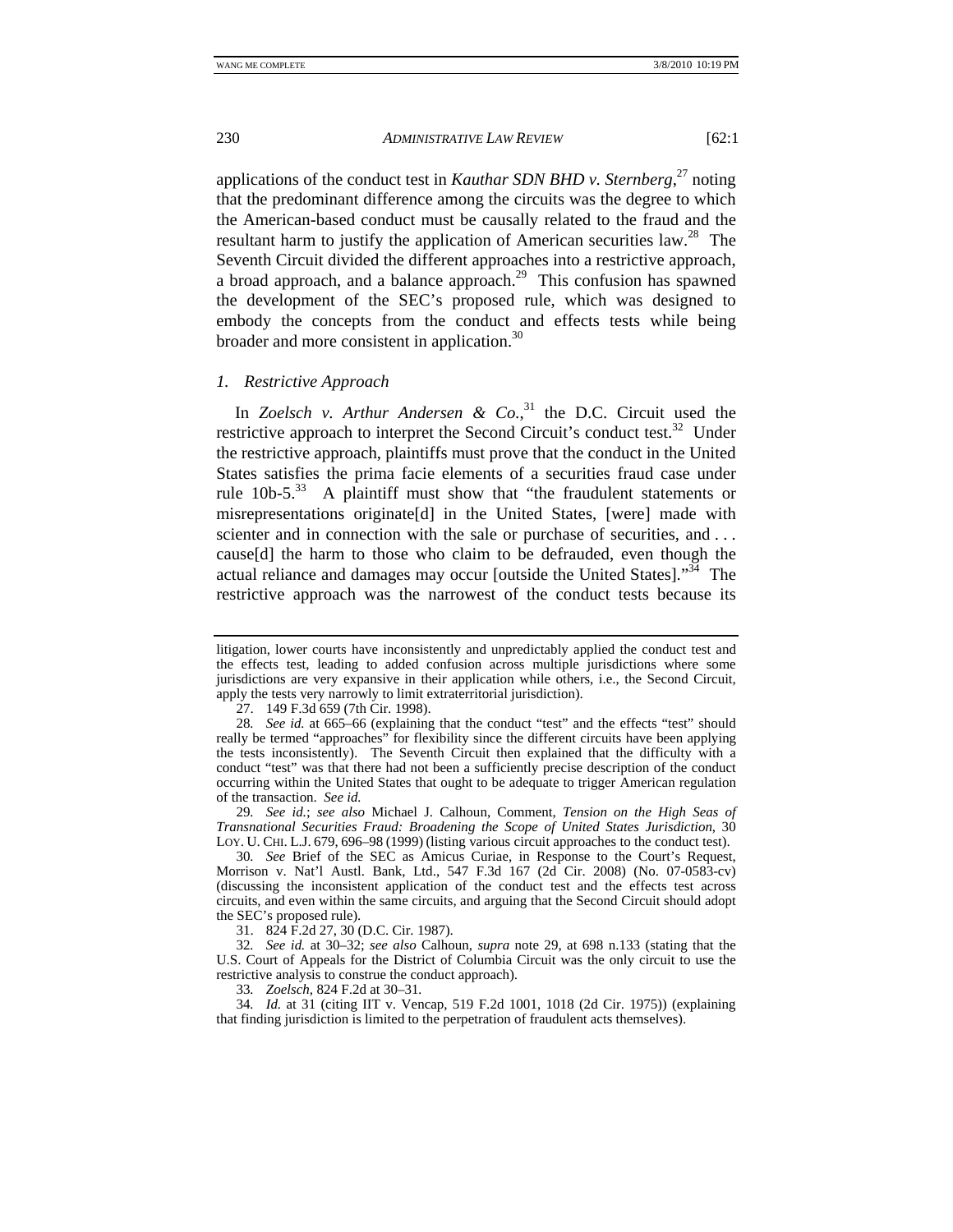objective was to ensure the principles of international comity,  $35$  to avoid waste of judicial economy, and to prevent the creation of numerous cumbersome jurisdictional tests.<sup>36</sup> Ultimately, this approach implies the possibility that American courts should never assert jurisdiction over domestic conduct that causes losses to foreign investors.<sup>37</sup>

# *2. Broad Approach*

The Third, Eighth, and Ninth Circuits have adopted the broad approach to the conduct test.<sup>38</sup> Under this approach, courts hold that if there is some conduct in the United States meant to perpetuate fraud, the conduct is sufficient to confer jurisdiction over the fraudulent transaction.<sup>39</sup> The conduct must be material and not mere preparation.<sup>40</sup> The Eighth Circuit suggested that courts must examine the transaction as a whole to determine whether the conduct is significant enough to allow a federal court to exercise jurisdiction because the essential elements of a scheme to defraud may slowly unfold over time and across national borders.<sup>41</sup> In *SEC v.* Kasser,<sup>42</sup> the Third Circuit found that if at least some activity pertaining to

<sup>35</sup>*. See* Calhoun, *supra* note 29, at 688 (defining *international comity* as "the practice of courtesy and good will that one nation shows for the national interests of another nation"). *International comity* is also defined as "the recognition which one nation allows within its territory to the legislative, executive or judicial acts of another nation, having due regard both to international duty and convenience, and to the rights of its own citizens or of other persons who are under the protection of its laws." Hilton v. Guyot, 159 U.S. 113, 164 (1895).

<sup>36</sup>*. See Zoelsch*, 824 F.2d at 32 ("When . . . a court is confronted with transactions that on any view are predominantly foreign, it must seek to determine whether Congress would have wished the precious resources of United States courts and law enforcement agencies to be devoted to them rather than leave the problem to foreign countries." (quoting Bersch v. Drexel Firestone, Inc., 519 F.2d 974, 985 (2d Cir. 1975))). *See generally* Calhoun, *supra* note 29, at 687–90, 698–700 (explaining the reasoning behind international comity and the presumption against extraterritoriality and how these principles have shaped the support for the restrictive approach).

<sup>37</sup>*. See Zoelsch*, 824 F.2d at 32 (explaining that if not for the Second Circuit's preeminence in the field of securities law and the court's desire to avoid a multiplicity of jurisdictional tests, the court may have been inclined to never assert jurisdiction over domestic conduct that causes losses to foreign investors because Congress did not think about conduct that contributes to losses abroad in enacting the Securities Exchange Act of 1934).

<sup>38</sup>*. See* Kauthar SDN BHD v. Sternberg, 149 F.3d 659, 666 (7th Cir. 1998) (explaining that the Third, Eighth, and Ninth Circuits "generally require some lesser quantum of conduct" (citing Robinson v. TCI/US W. Commc'ns, Inc., 117 F.3d 900, 906 (5th Cir. 1997))). *See generally* Calhoun, *supra* note 29, at 700–08 (discussing thoroughly the development and adoption of the broader approach by the Third, Eighth, and Ninth Circuits).

 <sup>39.</sup> *See, e.g.*, SEC v. Kasser, 548 F.2d 109, 114 (3d Cir. 1977).

<sup>40</sup>*. See id.* at 114–15 (citing IIT v. Vencap, 519 F.2d 1001, 1018 (2d Cir. 1975)).

 <sup>41.</sup> Travis v. Anthes Imperial Ltd., 473 F.2d 515, 523–24, 26 (8th Cir. 1973).

 <sup>42. 548</sup> F.2d 109 (3d Cir. 1977).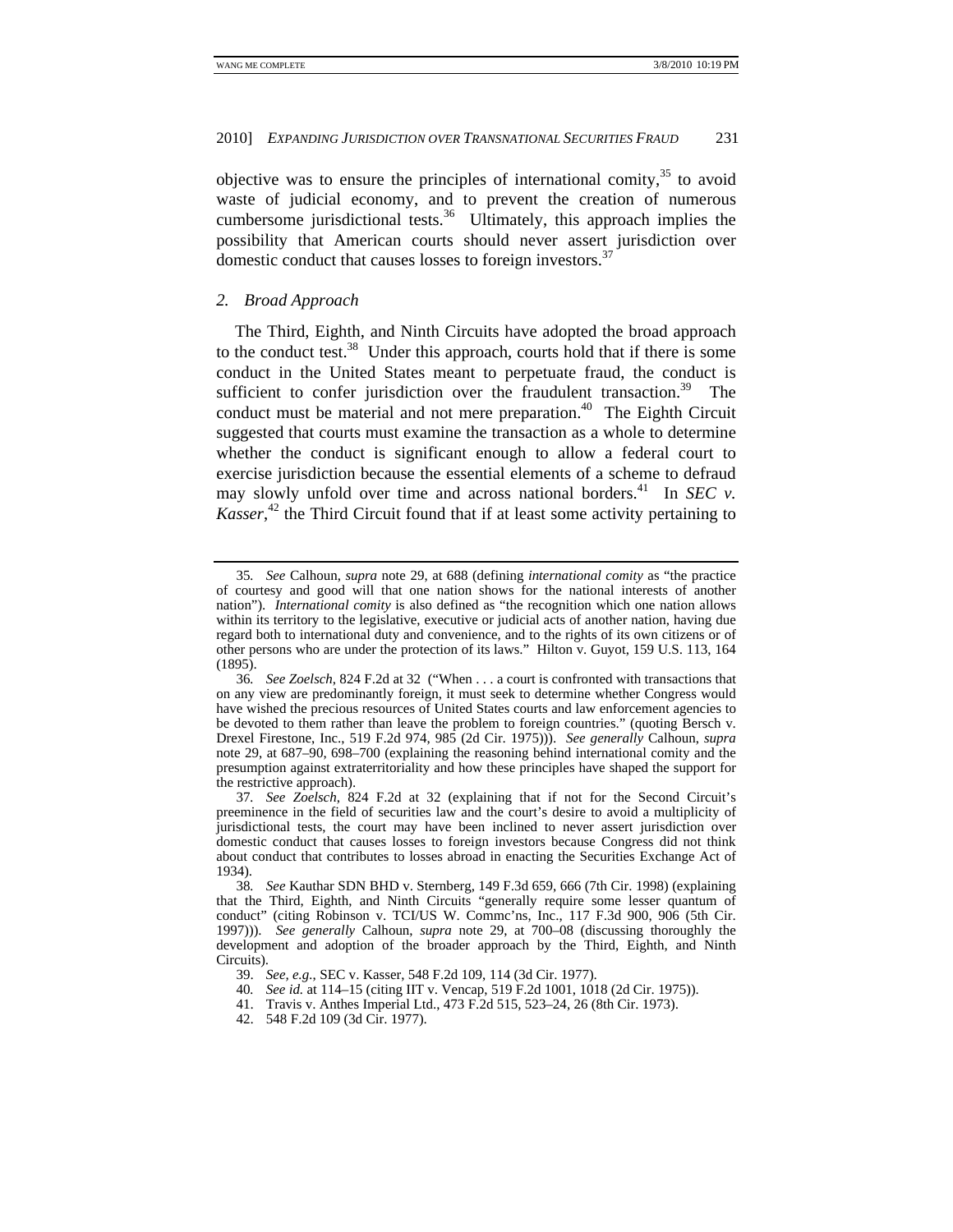the advancement of a transnational fraud scheme occurs within the United States, then a United States federal court has jurisdiction to hear the case.<sup>43</sup>

*3. The Balance Approach* 

The Second, Fifth, and Seventh Circuits follow the balance approach developed by the Second Circuit. Under the balance approach, a court must weigh the competing interests of market integrity and constitutional limits on judicial jurisdiction.<sup>44</sup> The balance approach requires that the fraudulent conduct in the United States amount to substantial acts relating to the fraud.45 The domestic conduct must directly cause the plaintiff's loss to establish jurisdiction.<sup>46</sup> The Fifth Circuit found that when conduct in the United States is of material importance to the fraud or directly causes the fraud, then American courts could have jurisdiction to preside over a case of transnational securities fraud.<sup>47</sup> The Seventh Circuit requires that the fraudulent conduct occurring in the United States be a substantial part of the fraud and material to its success.<sup>48</sup>

# II. EXAMINATION OF THE SEC'S PROPOSED RULE

## *A. SEC Proposed Rule from* Morrison v. National Australia Bank, Ltd*.*

The SEC submitted an amicus curiae brief in response to the Second Circuit panel's request for clarification on the SEC's position regarding the extent to which jurisdiction should be extended for transnational securities cases.49 In its brief, the SEC formulated a standard guarding against

<sup>43</sup>*. See id*. at 114 (holding that the court has jurisdiction over an American party even where the only victim of the alleged fraud was a foreign corporation).

<sup>44</sup>*. See* Calhoun, *supra* note 29, at 708–09 (suggesting that the balancing approach is a middle ground between the two extremes of the restrictive and broad approaches) (citing Kauthar SDN BHD v. Sternberg, 149 F.3d 659, 666 (7th Cir. 1998)).

 <sup>45.</sup> Psimenos v. E.F. Hutton & Co., 722 F.2d 1041, 1045–46 (2d Cir. 1983) (citing IIT v. Vencap, Ltd., 519 F.2d 1001 (2d Cir. 1975)).

<sup>46</sup>*. See* Bersch v. Drexel Firestone, Inc., 519 F.2d 974, 993 (2d Cir. 1975) (concluding that antifraud provisions of federal securities laws do not apply to losses from sales of securities to foreigners unless the acts within the United States directly caused such losses); *see also* Morrison v. Nat'l Austl. Bank Ltd., 547 F.3d 167, 171 (2d Cir. 2008) (explaining that the determination of whether American activities "directly" caused losses to foreigners is made by comparing "what and how much was done in the United States and . . . what and how much was done abroad").

<sup>47</sup>*. See* Robinson v. TCI/US W. Commc'ns, Inc., 117 F.3d 900, 903, 907 (5th Cir. 1997) (adding that when the events occurring in the United States are "key events," a United States court may properly exercise its jurisdiction).

<sup>48</sup>*.* Kauthar SDN BHD v. Sternberg, 149 F.3d 659, 667 (7th Cir. 1998); *see also supra* notes 11–15 and accompanying text.

 <sup>49.</sup> Brief of the SEC as Amicus Curiae, in Response to the Court's Request, *supra* note 30, at 1–2.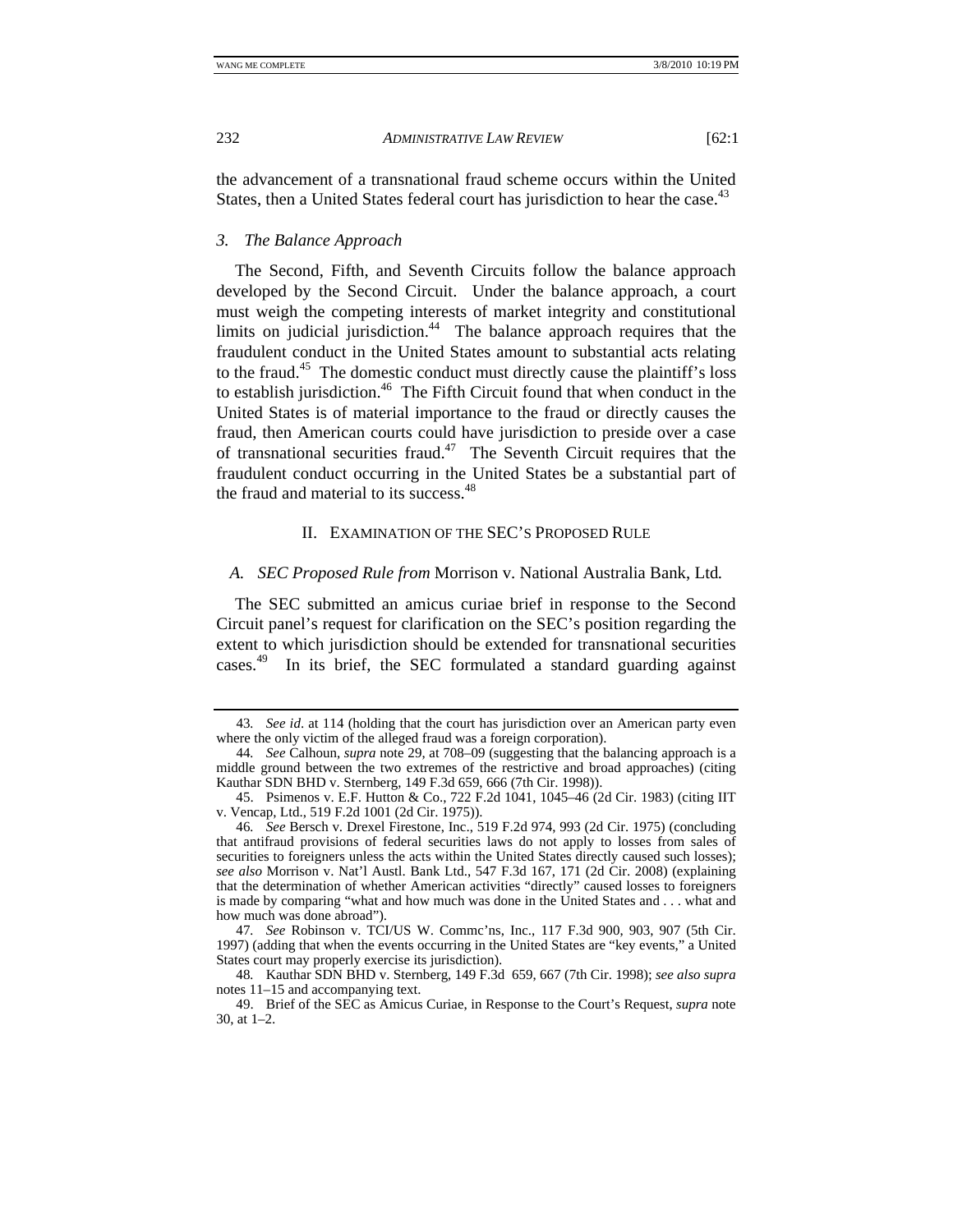transnational securities fraud, stating that "antifraud provisions of the securities laws apply to transnational frauds that result exclusively or principally in overseas losses if the conduct in the United States is material to the fraud's success and forms a substantial component of the fraudulent scheme."<sup>50</sup> The SEC has pointed out that the inconsistent application of the conduct test and the effects test is based significantly on the Second Circuit's slow deviation into the use of a "substantial portion" or "material" test, which moves away from the "very fine distinctions" required by the rigid conduct and effects tests.<sup>51</sup>

Under the "material" test, antifraud provisions of the securities law apply "when the conduct occurring in the United States directly causes the plaintiff's alleged loss in that the conduct forms a substantial part of the alleged fraud and is material to its success." $52$  The SEC asserts that the materiality inquiry would ensure that the domestic conduct would be an integral, thus not an incidental or ancillary, link in the chain of events in the transnational fraud that led to the foreign investor's losses. $53$  The materiality test was designed to filter out litigation based upon conduct far removed from the consummation of the fraud.<sup>54</sup>

If materiality is determined, the test then examines the totality of the circumstances to determine if there was a sufficient quantum of conduct that occurred in the United States to "reasonably warrant application of the antifraud provisions in light of the competing policy concerns."55 Substantiality would be satisfied even where there is limited conduct within the United States if the conduct is "highly significant to the fraud."56 The SEC believes this test would be a synthesis of the prior Second Circuit decisions discussing transnational securities jurisdiction as well as a

<sup>50</sup>*. Id*. at 2.

<sup>51</sup>*. See id*. at 25–27 (observing the district courts' confused application of the controlling test).

<sup>52</sup>*. See Kauthar*, 149 F.3d at 667 (adopting the Second Circuit conduct test but incorporating "substantial portion" and "material" within the test); *see also* Brief of the SEC as Amicus Curiae, in Response to the Court's Request, *supra* note 30, at 23 (discussing *Kauthar* and noting the Second Circuit's prior use of "material to the completion of the fraud" and "substantial acts in furtherance of the fraud" tests).

<sup>53</sup>*. See* Brief of the SEC as Amicus Curiae, in Response to the Court's Request, *supra* note 30, at 23–24 (elaborating upon the benefits of clarity and uniformity provided by adoption of the materiality standard).

<sup>54</sup>*. See* Psimenos v. E. F. Hutton & Co., 722 F.2d 1041, 1046 (2d Cir. 1983) (avoiding the extension of transnational securities fraud jurisdiction to situations where the majority of the fraudulent activity occurred in foreign countries such as what happened in *Bersch*).

 <sup>55.</sup> Brief of the SEC as Amicus Curiae, in Response to the Court's Request, *supra* note 30, at 24.

<sup>56</sup>*. Id*. (suggesting that "communicating the misrepresentations to foreign investors in or from the United States, masterminding the scheme here, or using the United States as a base to consummate schemes concocted abroad" are potential examples of conduct highly significant to the fraud (citations omitted)).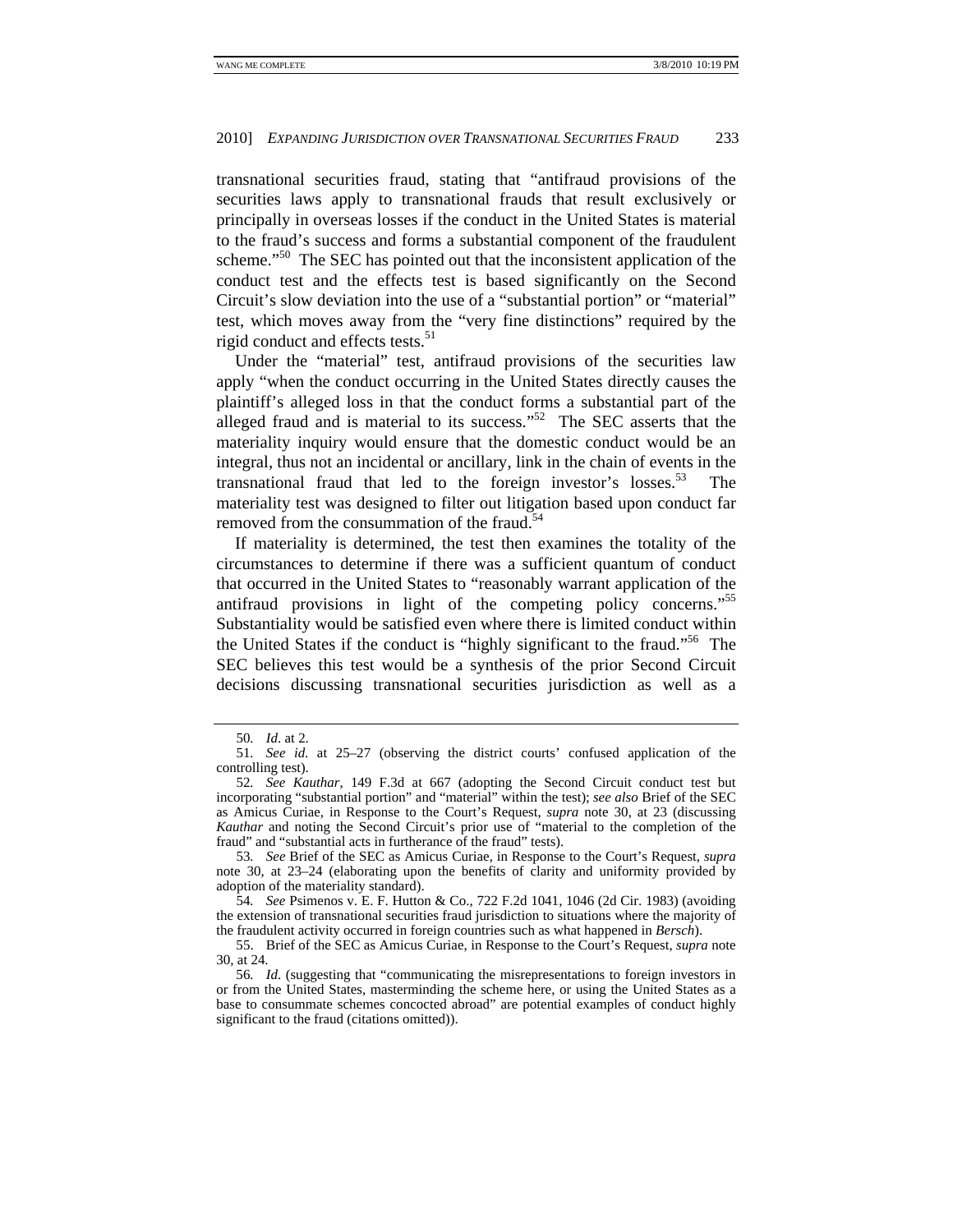slightly more expansive test that would allow the court to have a broader ability to find jurisdiction for transnational securities fraud cases.<sup>57</sup>

The SEC's proposed test falls in between the broad approach of the Third, Eighth, and Ninth Circuits and the Second, Fifth, and Seventh Circuits' balance approach. The proposed test borrows the broad approach's overarching concept of requiring some fraudulent conduct within the United States that is not merely preparatory and narrows the test so that it conforms more to the preeminent balance approach test by requiring that the conduct be both material and substantial.<sup>58</sup> By mixing the broader approach with the balance approach, the test becomes an expansive test with well-defined elements necessary to establish jurisdiction.<sup>59</sup>

# *B. Brief Facts of* Morrison *and the Second Circuit's Holding*

In *Morrison*, National Australia Bank (NAB), an Australian corporation, traded its ordinary shares exclusively on the London Stock Exchange, Tokyo stock exchange, and the New Zealand stock exchange.<sup>60</sup> NAB did, however, trade its American Depositary Receipts (ADRs) on the New York Stock Exchange.<sup>61</sup> In 1998, NAB acquired HomeSide Lending, an American mortgage service provider located in Florida.<sup>62</sup>

In the first year after the acquisition, HomeSide Lending earned A\$313 million<sup>63</sup> in mortgage servicing fees.<sup>64</sup> In 1999, HomeSide Lending earned A\$153 million, which contributed about 5.4% of NAB's profits.<sup>65</sup> In 2000, HomeSide Lending earned A\$141 million, contributing 4.1% of NAB's profits.<sup>66</sup> In 2001, NAB disclosed that HomeSide Lending's valuation model of mortgage servicing rights (MSRs) had been significantly overstated and NAB would have to adjust<sup>67</sup> the MSRs by \$450 million.<sup>68</sup>

<sup>57</sup>*. See id*. at 14–19 (examining relevant Second Circuit case law to develop a test that "both addresses the concerns reflected in the Circuit's decisions and offers more uniformity of analysis and predictability of results").

<sup>58</sup>*. See supra* notes 39–49 and accompanying text (discussing the broad and balancing approaches to the conduct test).

<sup>59</sup>*. See* Brief of the SEC as Amicus Curiae, in Response to the Court's Request, *supra* note 30, at 23 (explaining that the SEC's formulation builds upon the Second Circuit's balance approach but brings the approaches together in a unified standard that will provide greater guidance to lower courts in resolving future cases).

 <sup>60.</sup> Morrison v. Nat'l Austl. Bank Ltd., 547 F.3d 167, 168 (2d Cir. 2008).

<sup>61</sup>*. Id*.

<sup>62</sup>*. Id*. at 168–69.

 <sup>63.</sup> A\$ signifies Australian dollars.

<sup>64</sup>*. Morrison*, 547 F.3d at 169.

<sup>65</sup>*. Id*.

<sup>66</sup>*. Id.*

<sup>67</sup>*. See id*. at 169 (explaining that NAB's "write-down" was a recalculation of its mortgage servicing rights (MSRs), which ultimately restated the amount that the MSRs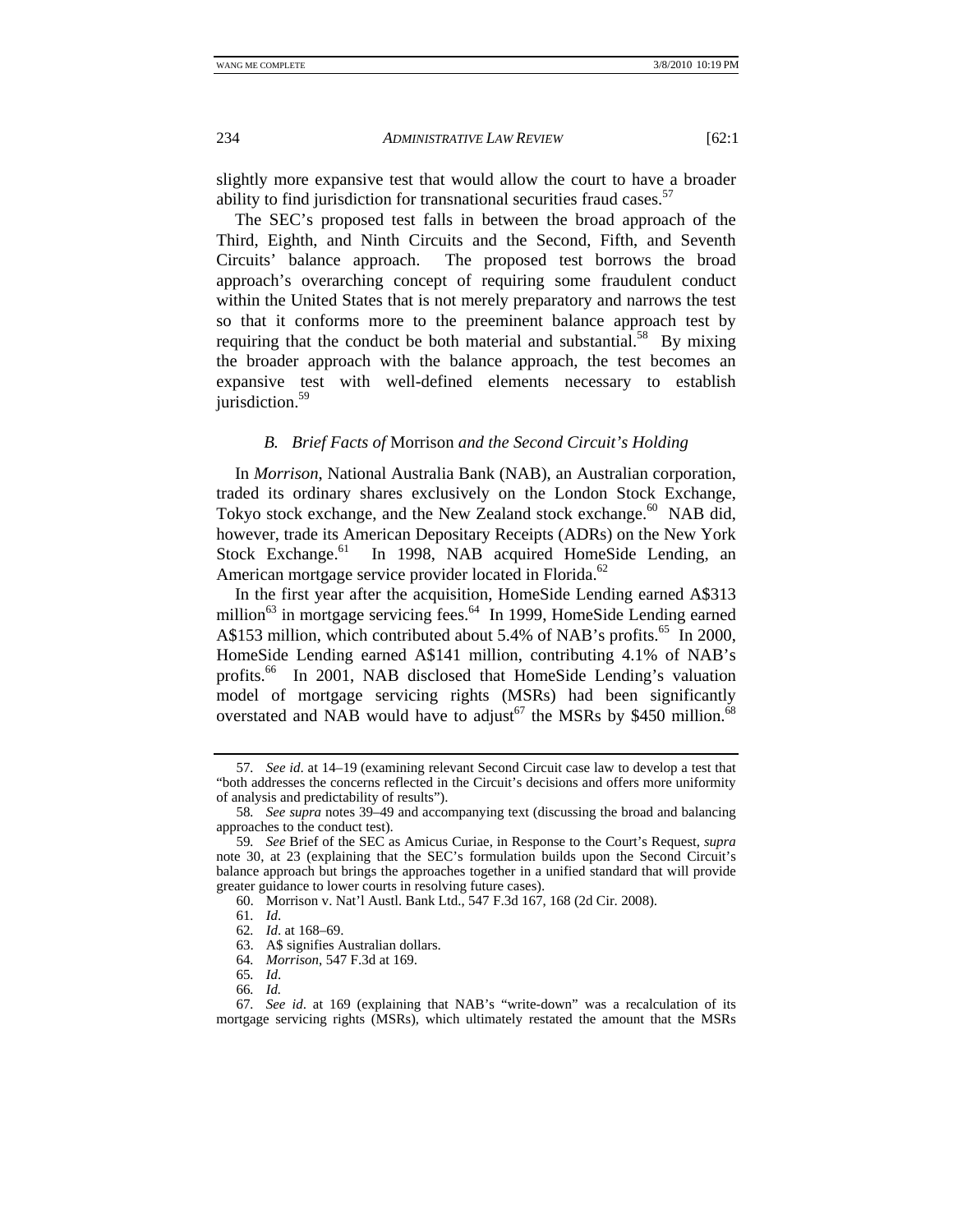By the end of that year, NAB had disclosed an additional \$1.75 billion write down of HomeSide Lending's MSRs, resulting in a 13% decline in NAB's ordinary shares and an  $11.5\%$  decline in NAB's ADRs.<sup>69</sup> Due to the massive write-downs from the misstatements of HomeSide Lending's MSRs, NAB was required to file an amended 10-Q with the SEC restating its previously issued financial statements in light of its prior adjustments.<sup>70</sup>

The Second Circuit ultimately found that since the claimants did not assert that there was an effect on the U.S. market, the court would only apply the conduct test.<sup>71</sup> The court concluded that there was no subjectmatter jurisdiction because although HomeSide Lending was acting in a fraudulent manner by sending misstated accounting information to NAB, ultimately the accounting data was to be filtered by NAB in Australia before being disseminated to its investors.<sup>72</sup> HomeSide Lending's operations were found to be merely preparatory to the fraud that was actually committed outside of the United States because HomeSide Lending did not file financial statements with the United States but sent all of its financial data to NAB to be checked.73 Thus, NAB was the actual entity committing fraud, as it was their duty to discover the fraudulent misrepresentations of their subsidiaries.<sup>74</sup>

# *C. Application of SEC's Proposed Rule to* Morrison

Under the SEC's proposed rule as applied to the facts in *Morrison*, the SEC recommended that there was a basis for jurisdiction.<sup>75</sup> The two main components of the SEC's proposed rule are materiality and substantiality.76

72*. Id.* at 176–77.

were worth as they had been overvalued as compared to a more accurate market price that was available for its determination).

<sup>68</sup>*. Id.* (explaining that HomeSide Lending used faulty interest assumptions in calculating its MSRs resulting in NAB incurring a \$450 million write-down).

<sup>69</sup>*. Id.*

<sup>70</sup>*. Id.* 10-Qs are quarterly filings required by the Securities Exchange Act of 1934 meant to accurately and fairly reflect the transactions and dispositions of the assets of the securities issuer. *See* 15 U.S.C. § 78m(a)(2)–(b)(2)(A) (2006) (requiring the submission of quarterly reports).

<sup>71</sup>*. Morrison*, 547 F.3d at 170–71, 176.

<sup>73</sup>*. Id.* at 176 (concluding that "actions taken and the actions not taken by NAB in Australia were . . . central to the fraud and more directly responsible for the harm to investors than the manipulation of the numbers in Florida").

<sup>74</sup>*. See id*. (explaining that due diligence should have been performed at NAB's Australian corporate headquarters because it had the responsibility of overseeing operations, including subsidiary operations, and was a publicly traded parent company whose executives bore ultimate responsibility).

<sup>75</sup>*. See* Brief of the SEC as Amicus Curiae, in Response to the Court's Request, *supra* note 30, at 30–31 (arguing that "the defendants' domestic conduct was both material to the scheme's success and a substantial part of the alleged fraud").

<sup>76</sup>*. See supra* notes 50–60 and accompanying text (explaining the requirements of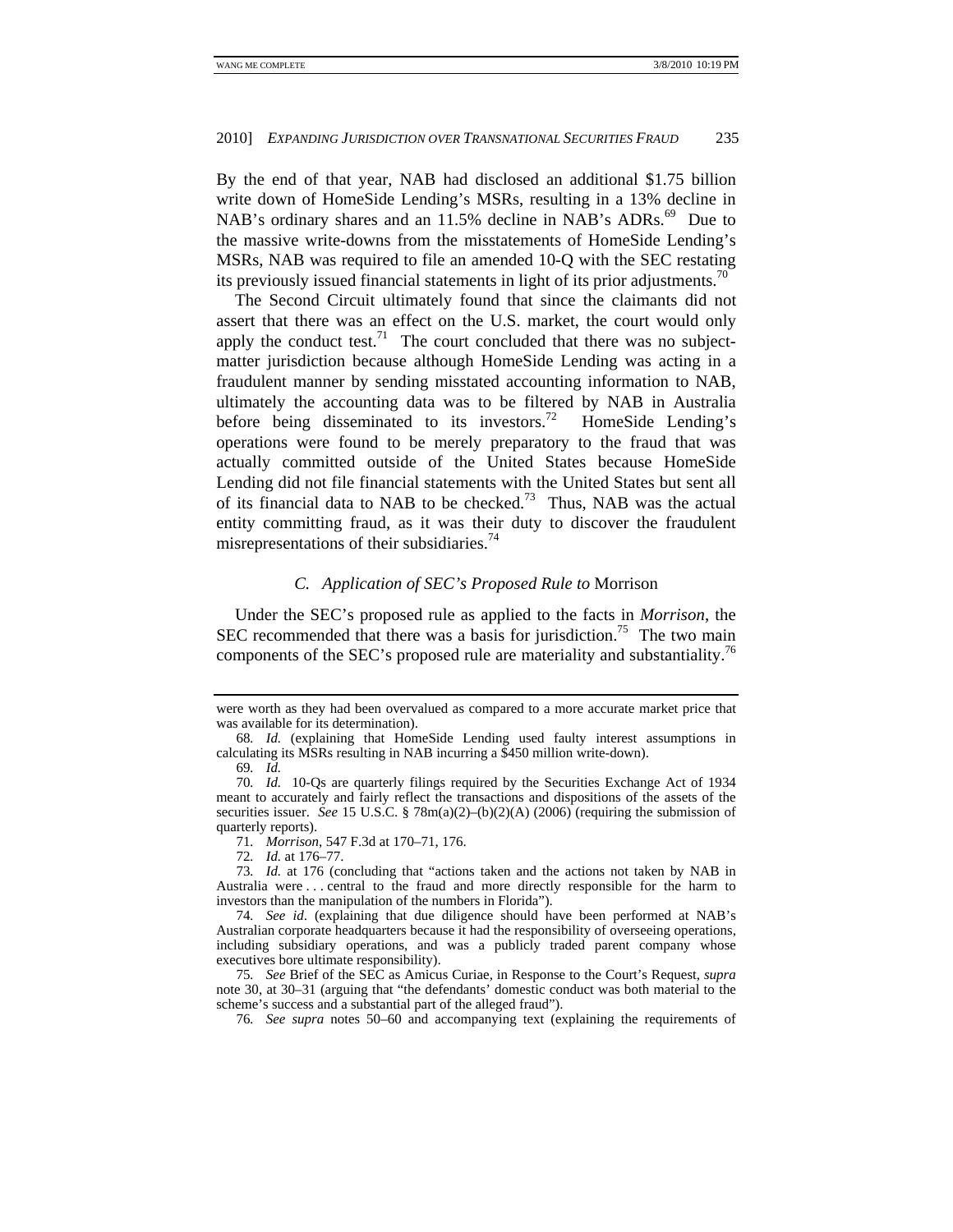An examination of the materiality of HomeSide Lending's actions shows that due to its misrepresentations NAB wrote down its profits by approximately \$2.2 billion,<sup>77</sup> which resulted in a 13% drop in the price of NAB's ordinary shares.78 Within the United States, the restatement of its prior earnings caused an 11.5% drop in the ADR price.<sup>79</sup> These price drops demonstrate that HomeSide Lending's omissions constituted a direct link in investor  $losses$ <sup>80</sup>

Additionally, HomeSide Lending's activities in the United States were a substantial, if not pivotal, component of the fraudulent misrepresentations to the foreign investing public. The bulk of the initial misrepresentation occurred within the United States, with the ancillary collection and distribution of the financial information in Australia.<sup>81</sup> The actual location where the fraud and misrepresentation occurred would likely make it a substantial component in the commission of fraud. $82$  Even if the information was ultimately disseminated from another country, an integral piece of the fraud was committed within U.S. territory.

# III. THE COURTS SHOULD ADOPT THE SEC'S PROPOSED RULE

In June 2009, the *Morrison* investors filed a petition for certiorari with the Supreme Court.<sup>83</sup> The Solicitor General has been invited to submit a brief discussing the United States' position regarding the test for transnational securities jurisdiction. $84$  If certiorari is granted, the Supreme Court will be able to examine the circuit splits in the application of the

materiality and substantiality).

<sup>77</sup>*. See Morrison*, 547 F.3d at 169 (recalling the \$450 million and \$1.75 billion writedowns in the values of HomeSide's MSRs).

<sup>78</sup>*. Id*.

<sup>79</sup>*. Id*.

<sup>80</sup>*. See* Brief of the SEC as Amicus Curiae, in Response to the Court's Request, *supra* note 30, at 30–31 (explaining that "[w]ithout this domestic misconduct, there would have been no fraudulent release of information in Australia nor a resulting inflation of NAB's stock" and that the scheme was allegedly conceived in Florida where HomeSide Lending "took numerous steps in the United States to perpetrate that scheme by manipulating the assumptions in HomeSide Lending's MSR valuation modes"). Through this manipulation, HomeSide Lending was able to fraudulently value its models and incorporate this information in its Australian parent's financial statements.

<sup>81</sup>*. Morrison*, 547 F.3d at 171.

<sup>82</sup>*. See* SEC v. Berger, 322 F.3d 187, 193–95 (2d Cir. 2003) (finding subject-matter jurisdiction under the conduct test where the defendant prepared false statements in the United States, sent those statements to an offshore administrator for calculation, and then disseminated the statements to domestic and foreign investors).

<sup>83</sup>*. See* Diamond, *supra* note 10.

<sup>84</sup>*. See* Morrison v. Nat'l Austl. Bank, Ltd., 129 S. Ct. 2762, 2762 (2009) (stating that the Supreme Court had invited the Solicitor General to submit a brief explaining the United States' position regarding jurisdictional issues involved in transnational securities fraud cases).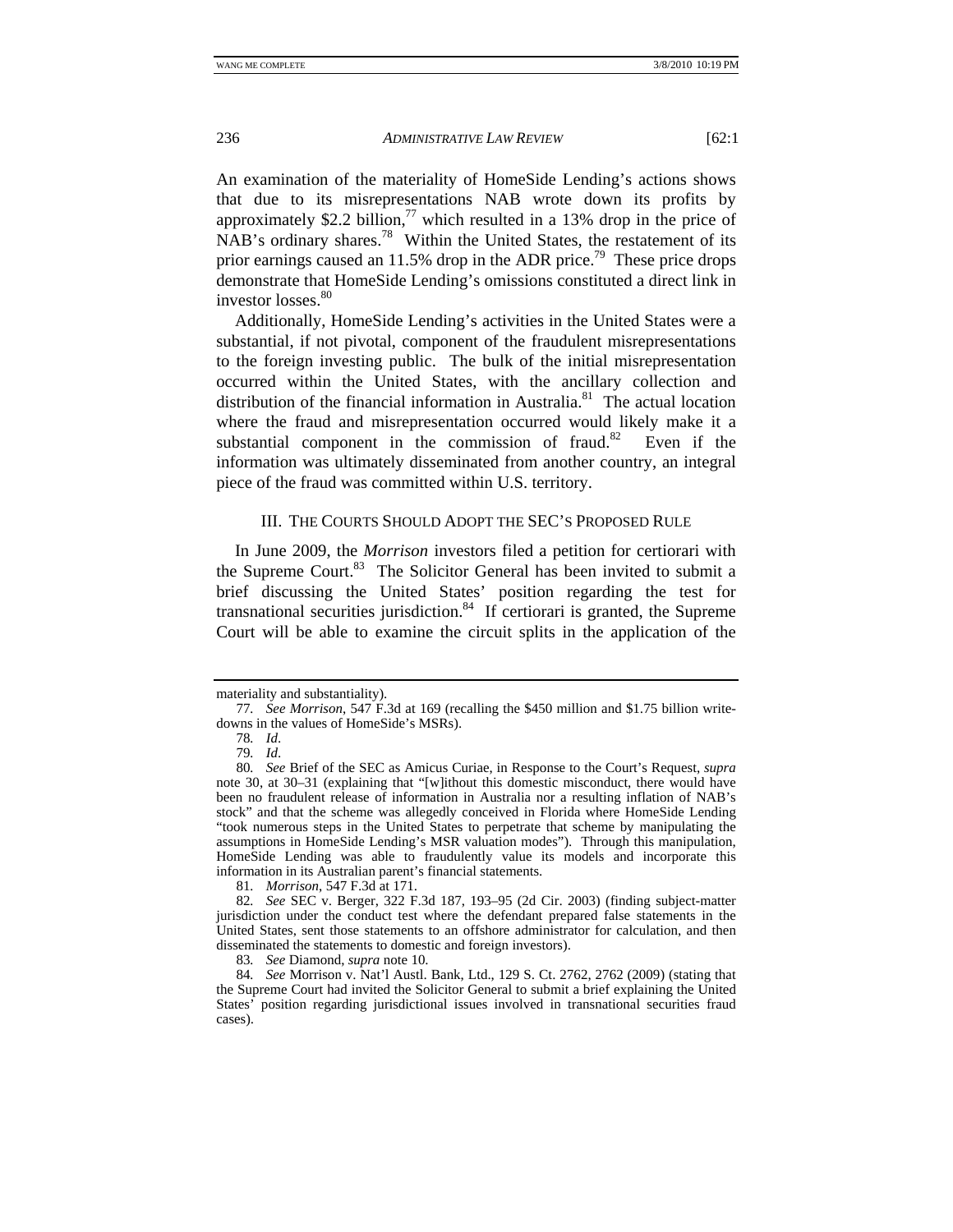conduct test and the effects test and weigh the traditional tests with the proposed test set forth by the SEC. If the Supreme Court were to adopt the SEC's proposed rule, it would significantly deter foreign companies from conducting fraudulent activities within the United States. Second, adoption of the SEC's rule would embrace the "materiality" test, which would keep the test consistent with the rules set forth for securities fraud under rule 10b-5. Lastly, adoption of the SEC's proposed rule would solve the inconsistent application of the conduct and effects tests that has spawned cases with very similar factual patterns but yielded completely opposite results.

# *A. Deterring Fraudulent Activities Within the United States by Foreign Companies*

Deterrence of fraudulent activity is a primary and major concern of extending subject-matter jurisdiction to transnational securities fraud cases. As a matter of policy, the Second Circuit's application of the conduct and effects tests and its subsequent holding that there was no basis for jurisdiction creates an incentive for foreign corporations to open subsidiaries within the United States to commit fraud but, at the same time, incorporate in a country that has more-relaxed standards for securities regulation.<sup>85</sup> The narrow reading of the conduct and effects tests would actually create an incentive to defraud within the United States, which undermines the creation of a rule allowing jurisdiction in the first place.<sup>86</sup>

The SEC's more expansive rule would bring more cases within its ability to regulate as its primary function is to effectuate the laws created by the Securities Act of 1933 and the Securities Exchange Acts of 1934. Without this expansive rule, more financial frauds will be perpetuated against investors around the world, and the United States may one day find itself with the same reputation as Antigua. $87$  Lenient regulations are generally a double-edged sword in that less regulation may promote an influx of businesses, but those businesses may not be of the type that are

<sup>85</sup>*. See* SEC v. Kasser, 548 F.2d 109, 116 (3d Cir. 1977) (discussing concerns that an overly strict requirement for subject-matter jurisdiction in transnational securities cases would create an incentive to set up fraud within the United States but may also induce reciprocal responses on the part of other nations who will not regulate against fraud within their own countries).

<sup>86</sup>*. Id.*

<sup>87</sup>*. See* Alison Fitzgerald & Michael Forsythe, *Stanford Coaxed \$5 Billion as SEC Weighed Powers*, BLOOMBERG.COM, Apr. 16, 2009, http://www.bloomberg.com/apps/news?pid=20670001&sid=aVCxRFrq1FPU# (quoting http://www.bloomberg.com/apps/news?pid=20670001&sid=aVCxRFrq1FPU# Jonathan Winer, a State Department official, who stated that being in Antigua should be a "supremo indicator" of fraud and that "[t]here's no reason for somebody to be located there, except to take advantage of bank secrecy laws and lax regulation" much like Berger operating out of Bermuda and possibly Kasser operating out of Canada).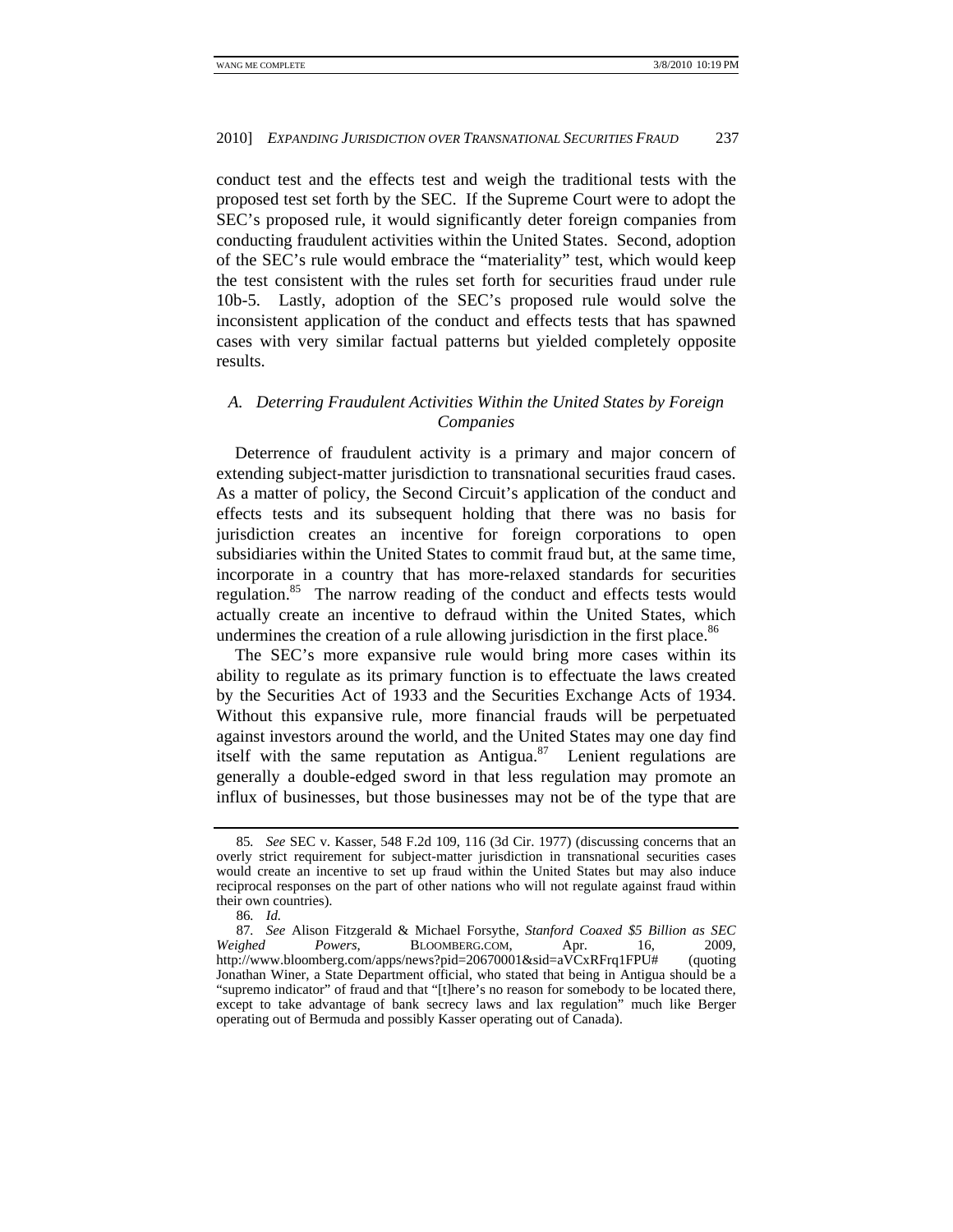ultimately beneficial.

# *B. SEC's Materiality Test Maintains Consistency with the Elements for Securities Fraud Under Rule 10b-5*

The SEC's use of the word *material* allows for a more consistent application of securities laws. Since domestic securities fraud cases also use "materiality" to determine whether there was fraud, this would provide more guidance for applying the rule. The extension of rule 10b-5's materiality element for fraud to determinations of transnational securities jurisdiction would be consistent with existing U.S. securities laws, which require a showing of materiality.<sup>88</sup> For example, the Supreme Court has found that when pleading a securities fraud case, the claimant must show that the defendant had misrepresented or omitted a "material" fact.<sup>89</sup>

There has been a significant amount of litigation in the domestic securities fraud field, many proceeding to the Supreme Court, where the term *material* has been fleshed out and its meaning clarified.<sup>90</sup> This is unlike the use of the conduct test where the term *preparatory* has not been fully explained, thus causing significant confusion in its application across circuits. $91$  The use of materiality essentially embodies the overall purpose

90*. E.g.*, *id*.; *see also In re* Time Warner Inc. Sec. Litig., 9 F.3d 259, 267–68 (2d Cir. 1993) (explaining that undisclosed information is material if there is a substantial likelihood that "disclosure of the omitted fact would have been viewed by the reasonable investor as having significantly altered the 'total mix' of information available"). Materiality is also used in insider trading cases where insider trading occurs when a corporate insider buys or sells his corporation's securities using material, nonpublic information. *See* United States v. O'Hagan, 521 U.S. 642, 651–52 (1997); *see generally* BLACK'S LAW DICTIONARY 450 (9th ed. 2009) (defining *material* as "having some logical connection with consequential facts").

91*. See* Zoelsch v. Arthur Andersen & Co., 824 F.2d 27, 31 (D.C. Cir. 1987) (explaining that the Third, Eighth, and Ninth Circuits appear to have relaxed the Second Circuit's test by interpreting "conduct that directly causes losses" to mean either domestic conduct that was in furtherance of a fraudulent scheme and was significant with respect to its accomplishment, or the even more permissive Third Circuit test, where *conduct* is defined as significant activity within the United States designed to further a fraudulent scheme); Brief of the SEC as Amicus Curiae, in Response to the Court's Request, *supra* note 30, at 14–15 (explaining that the Second Circuit's conduct test has proven to be problematic to apply as difficulty arises from an apparent shift in emphasis from a test of strict causation to one of materiality of the domestic acts, which lends support for the SEC's proposed rule as there seems to be a difference between the stated conduct test and effects test and the ultimate application of the rules); *see also* Russell J. Weintraub, *The Extraterritorial Application of Antitrust and Securities Laws: An Inquiry into the Utility of a "Choice-of-Law" Approach*, 70 TEX. L. REV. 1799, 1812–13 (1992) (describing the Second

 <sup>88.</sup> Buxbaum, *supra* note 7, at 24–29.

<sup>89</sup>*. See* Dura Pharm., Inc. v. Broudo, 544 U.S. 336, 341 (2005) (explaining that rule 10b-5 forbids making any untrue statement of material fact or omission of any material fact necessary to ensure the statements made are not misleading). Although private securities litigation is not the main focus of this Comment, it does help to develop a clearer understanding of the differing issues that a private litigant faces as opposed to what the SEC faces when regulating the securities market.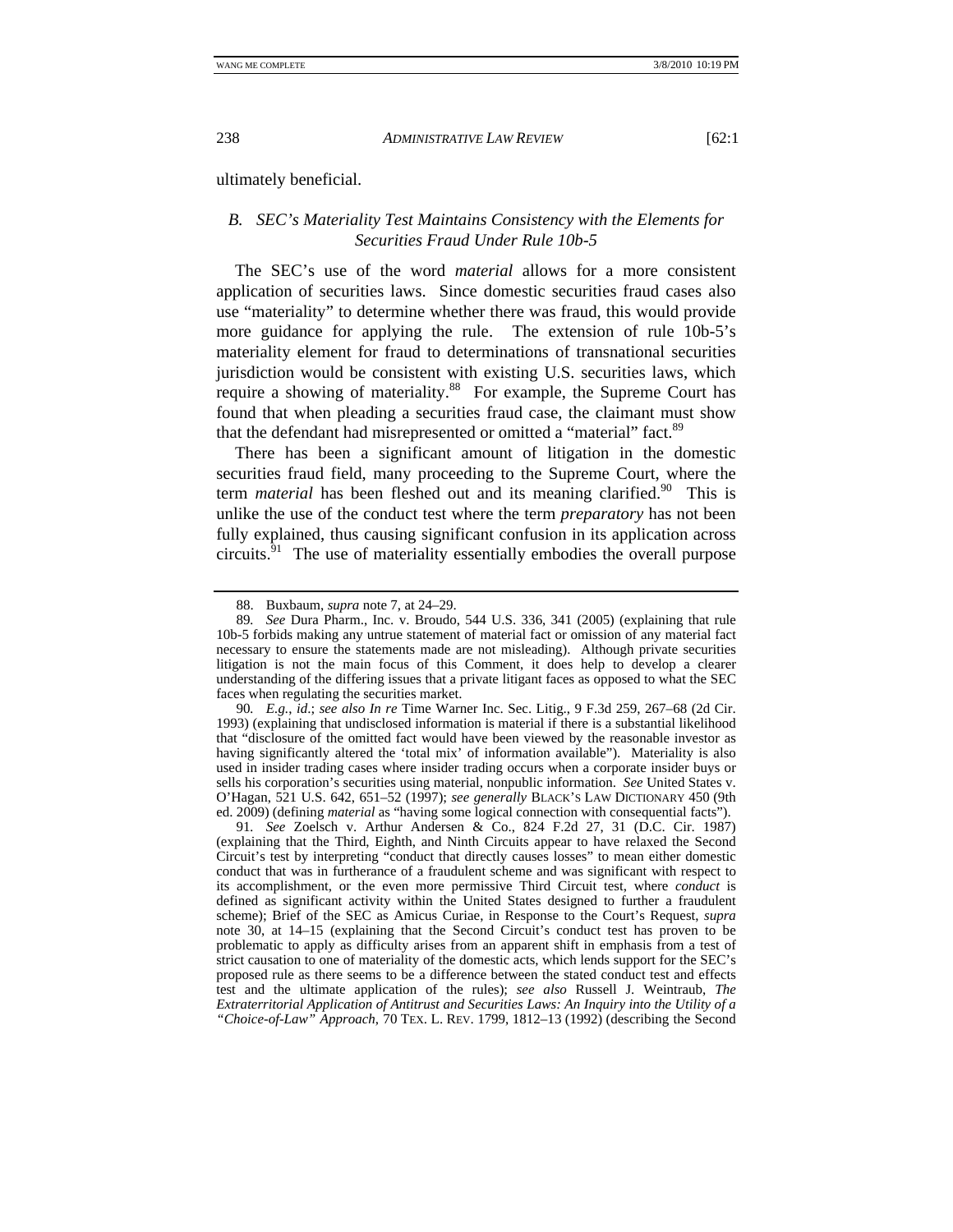of expanded jurisdiction, as the United States policy for securities regulation is to prevent fraudulent activity within the country.<sup>92</sup>

# *C. Inconsistent Application of Conduct Test*

The SEC's most recent case dealing with transnational securities fraud was *SEC v. Berger*, 93 where the Second Circuit found that under the conduct test there was a sufficient basis for subject-matter jurisdiction.<sup>94</sup> In *Berger*, the defendant was located within the United States but selling securities to foreigners.<sup>95</sup> The defendant's fund, the Manhattan Investment Fund, was located partially within the United States, but all financial statements were sent out to foreign investors from Bermuda.<sup>96</sup> The Second Circuit found that Berger's conduct was not preparatory because the creation and transmission of the false financial information, and approval of the resulting false financial statements later sent to investors, all took place "materially" within the United States.<sup>97</sup>

The fact patterns in *Berger* and *Morrison* are very similar as the fraud in both cases was committed within the United States but the fraudulent financial information was transmitted from the United States to a foreign country to be processed and distributed to investors.98 In *Berger*, the Second Circuit applied the conduct test and found that although the information was being disseminated from a foreign location, the fraudulent acts originated in the United States—thus the court had subject-matter jurisdiction.99 In *Morrison*, the court applied the conduct test to NAB and HomeSide Lending and found that since it was NAB's duty to review HomeSide Lending's financial statements under Australian securities laws before distributing the information, the fraudulent conduct in the United

Circuit's greater impact on transnational securities fraud subject-matter jurisdiction due to its location within the financial center of the country, while other jurisdictions have not been in "lock-step" with the Second Circuit's application of the conduct test and the effects test).

<sup>92</sup>*. See Zoelsch*, 824 F.2d at 29–30 (providing a historical analysis of the Acts' purposes through an examination of the language of select provisions and congressional intent).

 <sup>93. 322</sup> F.3d 187 (2d Cir. 2003).

<sup>94</sup>*. Id*. at 193–94.

<sup>95</sup>*. Id*. at 188.

<sup>96</sup>*. Id*. at 189.

<sup>97</sup>*. See id*. at 189, 195 (explaining that the fraudulent scheme was masterminded and implemented by Berger in the United States even though the business had its headquarters in Bermuda, which was where Berger sent out his fraudulent financials).

<sup>98</sup>*. See* Morrison v. Nat'l Austl. Bank Ltd., 547 F.3d 167, 169 (2d Cir. 2008) (explaining that statements were prepared in the United States and sent to Australia for distribution); *Berger*, 322 F.3d at 189 (explaining that statements were prepared in the United States and sent to Bermuda for distribution).

<sup>99</sup>*. Berger*, 322 F.3d at 194–95*.*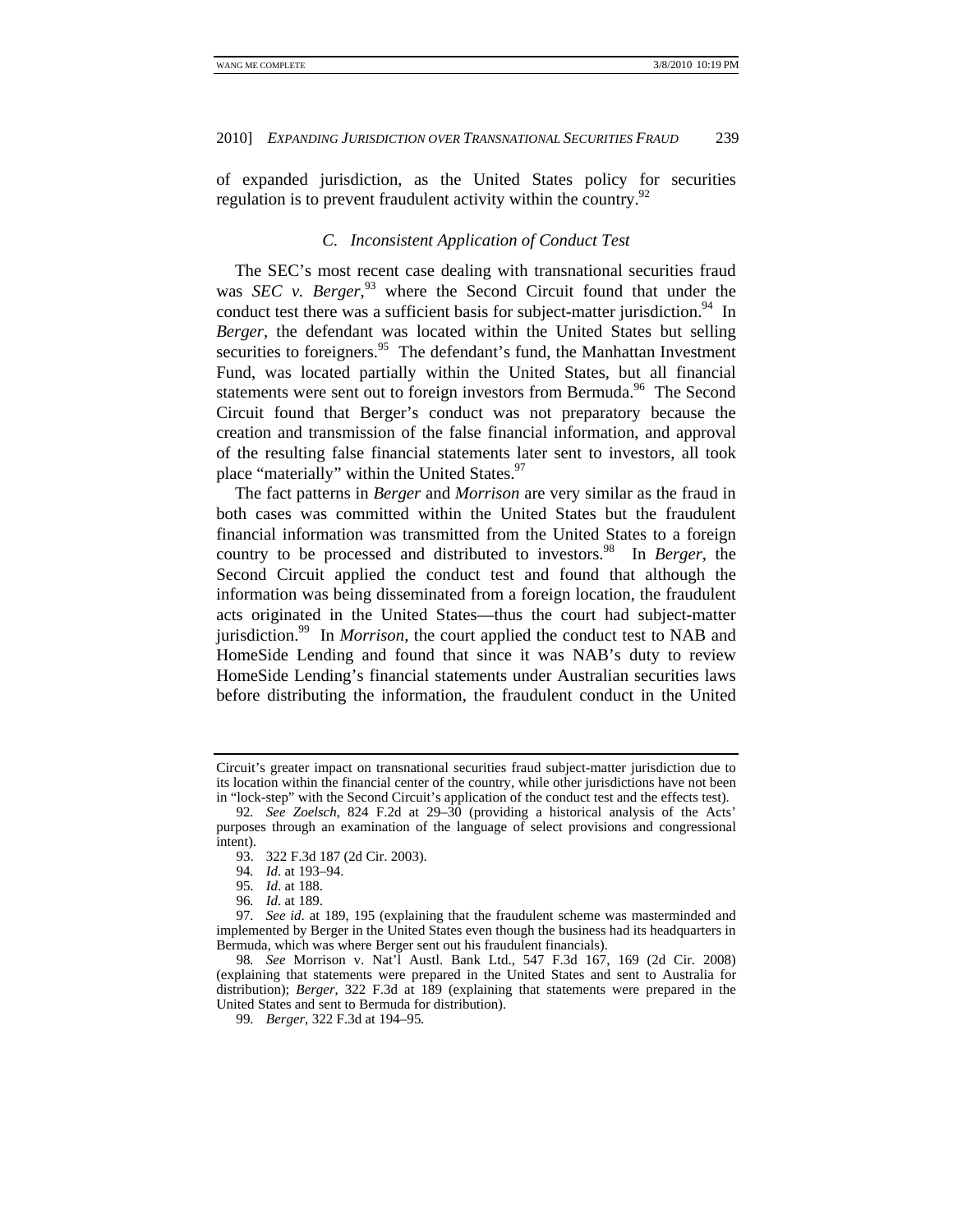States was only "preparatory."<sup>100</sup> These two scenarios had similar fraudulent conduct yet yielded completely different results because the Second Circuit's balancing approach was ambiguous in its definition and application of the elements necessary to confer jurisdiction.<sup>101</sup>

The balance approach's fact-intensive inquiry cannot provide clear procedural standards for jurisdiction, and this ultimately increases the number of jurisdictional standards in transnational securities cases.<sup>102</sup> The Seventh Circuit's renaming of the conduct "test" to an "approach" is testament to the balance approach's inefficiency at establishing clear procedural standards for circuits to follow.<sup>103</sup> The D.C. Circuit went so far as to say that the balance approach, or any approach that is heavily fact dependent, should not be adopted because experience from extraterritorial application of antitrust laws has demonstrated that fact-dependent jurisdiction tests are difficult to apply and inherently unpredictable.<sup>104</sup> Under the balance approach, the merits of the case will be decided during the determination of jurisdiction because so many facts must be plead in order to establish that any particular case is eligible for jurisdiction in American courts.<sup>105</sup>

Besides the ambiguity of the balance approach, another possible reason for this variation in results derives from a major distinction between these two cases. *Morrison* involved a class action<sup>106</sup> while *Berger* involved SEC regulatory enforcement.<sup>107</sup> Securities class actions present an additional concern for the courts, especially with the added layer that the claimants are entirely foreign.<sup>108</sup> With class actions, additional concerns include whether a judgment by an American court will actually be enforceable in another country and also, if the defendants were to win, whether an

<sup>100</sup>*. Morrison*, 547 F.3d at 176.

<sup>101</sup>*. See supra* notes 44–48 and accompanying text (explaining the Second Circuit's balance approach).

<sup>102</sup>*. See* Calhoun, *supra* note 29, at 724 (arguing why the broader approach should be adopted over the balance approach).

<sup>103</sup>*. See supra* notes 27–30 and accompanying text (explaining the Seventh Circuit's rationale for choosing "approach" instead of "test").

 <sup>104.</sup> Zoelsch v. Arthur Andersen & Co., 824 F.2d 27, 32 n.2 (D.C. Cir. 1987).

<sup>105</sup>*. See id*. (stating that balancing tests "present powerful incentives for increased litigation on the jurisdictional issue itself").

<sup>106</sup>*. See* Morrison v. Nat'l Austl. Bank Ltd., 547 F.3d 167, 169 (2d Cir. 2008) (describing the claimants as a class of foreign investors who purchased NAB's ordinary shares in foreign markets, thus excluding the claimants who had purchased the ADR shares on the New York Stock Exchange).

<sup>107</sup>*. See* SEC v. Berger, 322 F.3d 187, 189 (2d Cir. 2003) (explaining that the SEC brought this civil enforcement action against Berger alleging violations of various provisions of the federal securities laws).

<sup>108</sup>*. See* IIT v. Vencap, Ltd., 519 F.2d 1001, 1017 (2d Cir. 1975) (raising concerns about United States courts exercising jurisdiction over extraterritorial schemes that defraud only a small number of United States investors).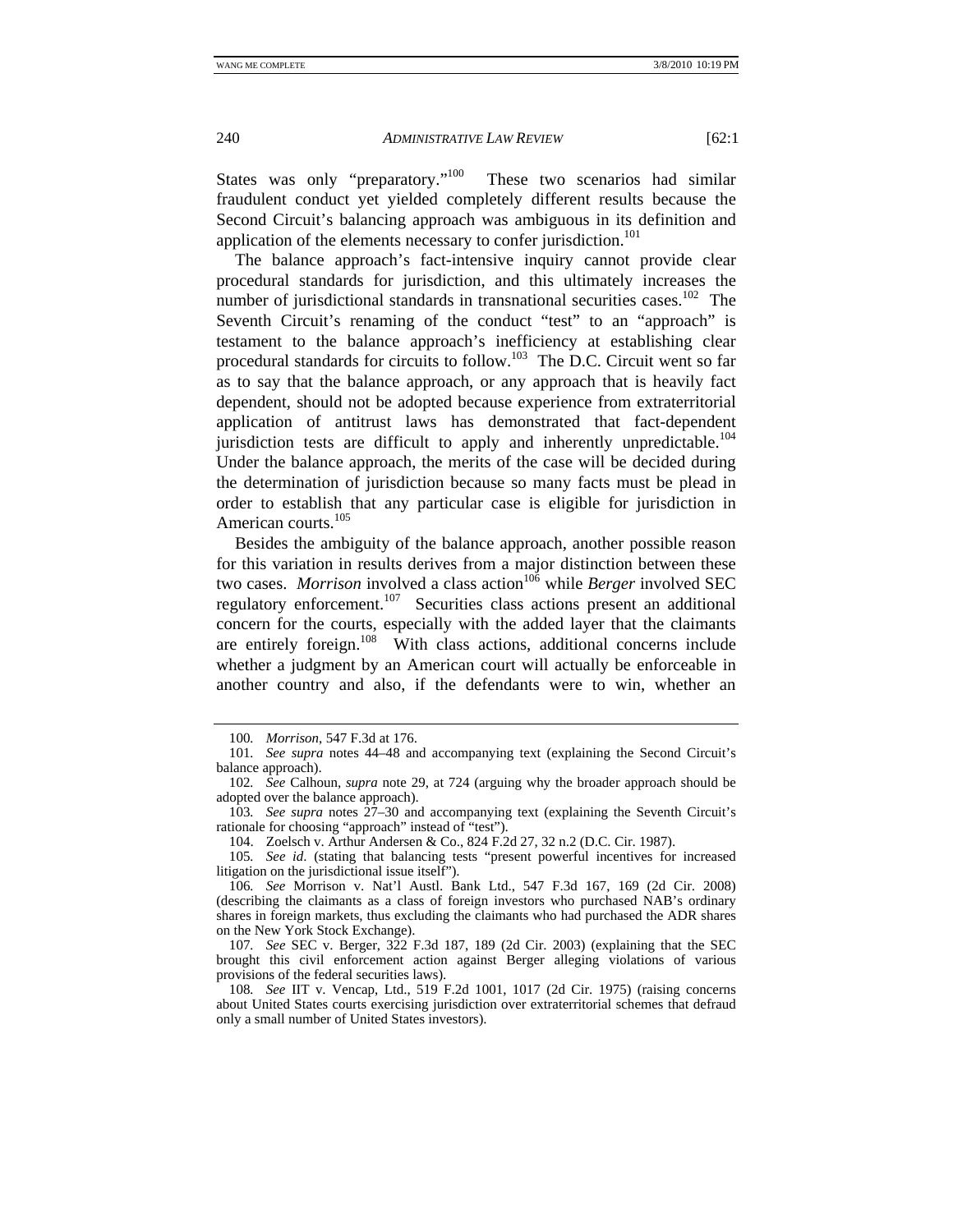American judgment would actually protect the defendants in another country.109 This opposes the SEC's purpose of enforcing United States securities law.<sup>110</sup> According to Judge Friendly, there may be reason to treat SEC enforcement differently than a foreign securities class action because the SEC is a responsible government agency and will take into account in framing its enforcement actions any foreign policy concerns communicated by the Department of State.<sup>111</sup> Because this Comment addresses only SEC enforcement, a distinction should be made between governmental regulation of securities and private securities class actions, which would exist within the same realm as rule 10b-5 regulations that restrict private securities litigation as opposed to SEC enforcement.

## **CONCLUSION**

The SEC should generally be governed by a distinct set of rules as opposed to private securities class actions. With *Morrison* awaiting a decision regarding certiorari from the Supreme Court, there should be discussion of how to encourage SEC enforcement in the current financial environment, which has shown that the SEC's regulatory powers are, if anything, too limited for effective regulation.<sup>112</sup> As the SEC is hamstrung in its powers, more financial fraud will occur within the borders of the United States while protected by the relaxed regulatory schemes of other countries that may not have the same incentive as the United States in protecting its citizens and reputation from harm.<sup>113</sup>

Ultimately, should the Supreme Court grant certiorari, there is a strong argument to be made that the SEC's proposed rule should be adopted for SEC enforcement if not for private litigation. By adopting the "material" and "substantial component" test, the SEC would be better able to effect the United States' policy against harboring those who wish to defraud. A quick examination of the current financial climate shows that a clear rule needs to be established for the SEC to follow as uncertainties about the extent of its regulatory power have led to a plethora of frauds that have

<sup>109</sup>*. Id.* at 1018 n.31.

 <sup>110. 15</sup> U.S.C. § 78b (2006).

<sup>111</sup>*. See* Zoelsch v. Arthur Andersen & Co., 824 F.2d 27, 33 n.3 (D.C. Cir. 1987) (stating that a court may feel more comfortable asserting jurisdiction if it knows that foreign policy concerns can be accommodated by the plaintiff and are not left entirely to the court's untutored evaluation).

<sup>112</sup>*. See* Fitzgerald & Forsythe, *supra* note 87 (explaining how the SEC's time spent weighing whether it had the power to regulate mutual funds that were depositing in offshore accounts led to a four-year period where the Stanford Group was unregulated even though signs of fraudulent activity had emerged which perpetuated into the SEC, also missing the Bernard Madoff Ponzi scheme as regulatory schemes have been unclear for the SEC).

<sup>113</sup>*. See id*. (stating that the SEC currently has authority to regulate U.S. activities but has no jurisdiction over offshore banks).